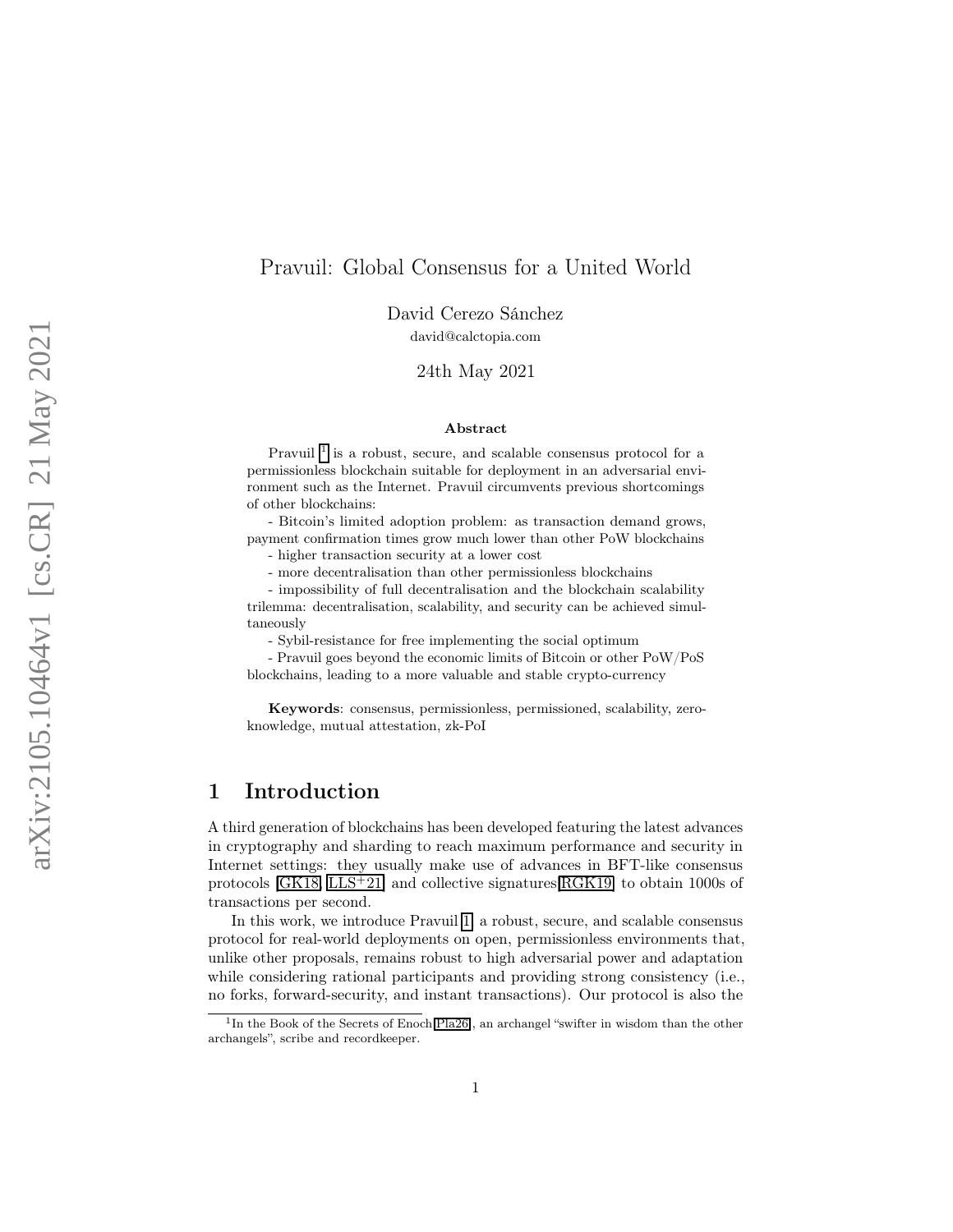first to integrate real-world identity on layer 1 as required by current financial regulations, obtaining Sybil-resistance for free: a very useful property considering the electrical waste produced by Bitcoin, its Achilles' heel that this blockchain circumvents for the first time by obviating to pay the Price of Crypto-Anarchy [\[Cer19\]](#page-18-0).

To achieve the desired goals, we introduce a new consensus protocol in which we prioritise robustness against attackers and censorship-resistance. We then incorporate zero-knowledge Proof-of-Identity [\[Cer19\]](#page-18-0) while maintaining an open, permissionless node membership mechanism enabling high levels of decentralisation. Finally, we will show a working system of the proposed design in an open-sourced Testnet at [https://github.com/Calctopia-OpenSource.](https://github.com/Calctopia-OpenSource)

#### 1.1 Contributions

In summary, we make the following contributions:

- we propose a consensus protocol that remains robust, secure, and scalable among rational participants in an Internet setting
- we prove liveness, safety, and censorship-resistance of our new consensus protocol
- we discuss the underlying rationale of our design and prove all the advantages that it provides over previous blockchain designs
- we provide an open-source implementation running on a Testnet

## 2 Related Literature

Previous blockchain designs [\[GK18,](#page-19-0) [RGK19,](#page-21-1) [BMC](#page-17-0)<sup>+</sup>15, [LLS](#page-21-0)<sup>+</sup>21] deal with the different trade-offs of the scalability trilemma (security vs. scalability vs. decentralisation) and they don't usually concern with the economic consequences of their design (e.g., the Price of Crypto-Anarchy) or the legal consequences of the lack of real-world identity as required by recent legislation (FATF's Travel Rule).

Previous designs of ByzCoin/OmniLedger/MOTOR ([\[KKJG](#page-20-0)+16, [KKJG](#page-20-1)+17, [KK19\]](#page-20-2)) proposed Proof-of-Work(PoW) as a Sybil-resistance mechanism: although their consensus protocol is more advanced and performant than Bitcoin, they would still pay for the Price of Crypto-Anarchy [\[Cer19\]](#page-18-0). And although other blockchains (e.g., [\[DGK](#page-18-1)<sup>+</sup>20]) provide methods to anonymise real-world identities, they fail to incorporate these privacy techniques on their consensus protocol as they keep on using Proof-of-Stake as a Sybil-resistance mechanism, thus they still pay the Price of Crypto-Anarchy [\[Cer19\]](#page-18-0), suffer from Bitcoin's limited adoption problem [\[HJS19\]](#page-20-3) and exist within the same economic limits [\[Bud18\]](#page-18-2).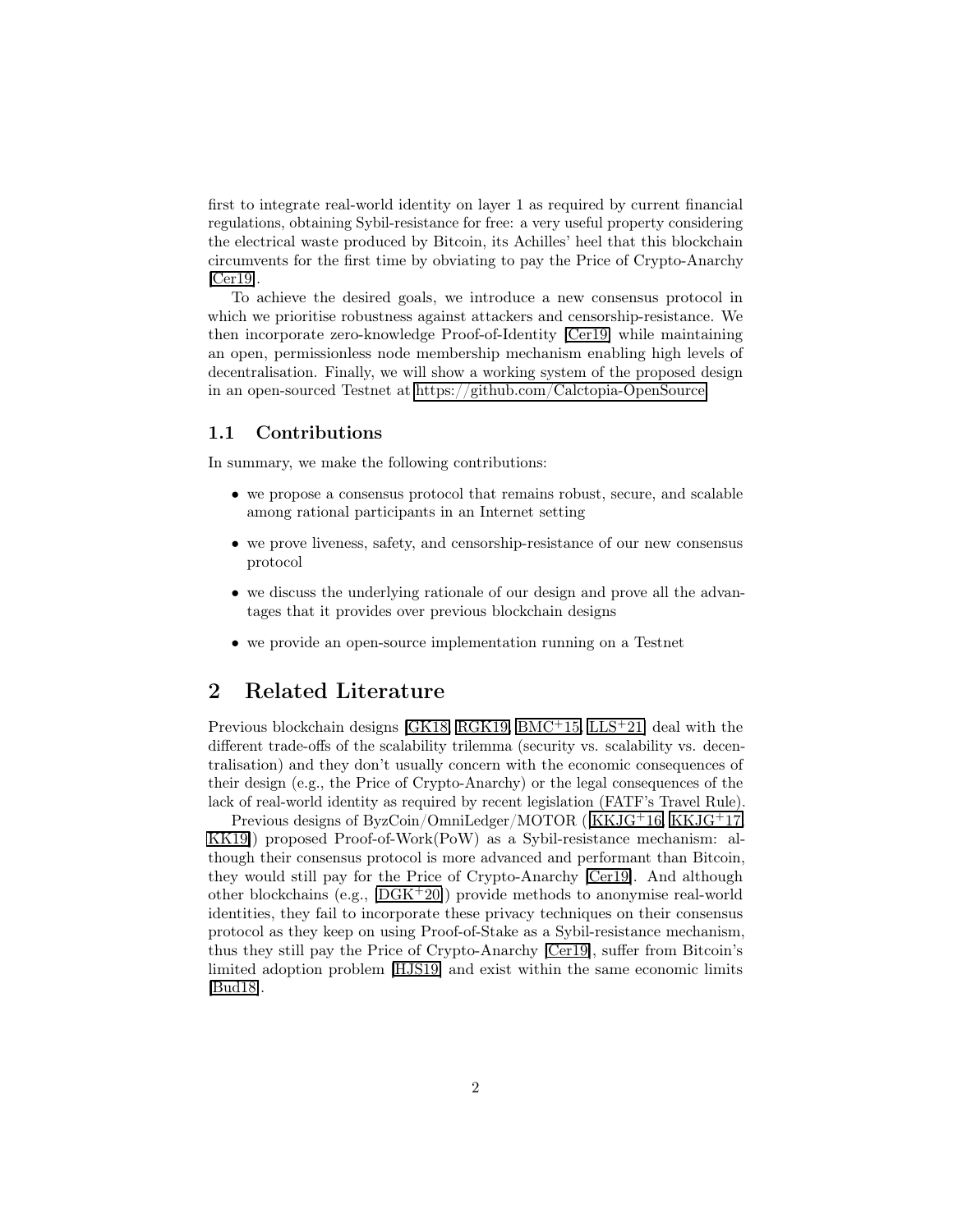|                         | <b>Bitcoin</b> | ByzCoin/MOTOR | Pravuil |
|-------------------------|----------------|---------------|---------|
| Secure                  |                |               |         |
| Decentralised           |                |               |         |
| Scalability             | ⊠              |               |         |
| Real-world Identity     | ⊠              | ⊠             |         |
| Free Sybil-resistance   | ⊠              | ⊠             |         |
| Lawfulness              | ⊠              | ⊠             |         |
| Unlimited adoption      | ⊠              | ⊠             |         |
| No economic limitations | ⊠              |               |         |

## 3 Background and Model

#### 3.1 Prior Work

Pravuil builds over ByzCoin[\[KKJG](#page-20-0)+16], OmniLedger[\[KKJG](#page-20-1)+17], and MOTOR [\[KK19\]](#page-20-2): in the next section [4,](#page-3-0) we extend these protocols to address issues that prevent their deployment in an adversarial environment such as the Internet.

### 3.2 Assumptions

In this work, we assume the following model and definitions:

Definition 1. (Strongly-consistent broadcast [\[RC06\]](#page-21-3)). A protocol for strong consistent broadcast satisfies the following conditions except with negligible probability:

- Termination: If a correct party strongly-consistent broadcasts m with tag ID, then all correct parties eventually strongly-consistent deliver m with tag ID.
- Agreement: If two correct parties  $P_i$  and  $P_j$  strongly-consistent deliver m and m' with tag ID, respectively, then  $m = m'$ .
- Integrity: Every correct party *strongly-consistent delivers* at most one payload m with tag ID. Moreover, if the sender  $P_s$  is correct, then m was previously strongly-consistent broadcast by  $P_s$  with tag ID.
- Transferability: After a correct party has *strongly-consistent delivered* m with tag ID, it can generate a string  $M_{ID}$ such that any correct party that has not strongly-consistent delivered message with tag ID is able to strongly-consistent deliver some message immediately upon processing  $M_{ID}$ .
- Strong unforgeability: For any  $ID$ , it is computationally infeasible to generate a value  $M$  that is accepted as valid by the validation algorithm for completing  $ID$  unless  $n - 2t$  correct parties have initialised instance ID and actively participated in the protocol.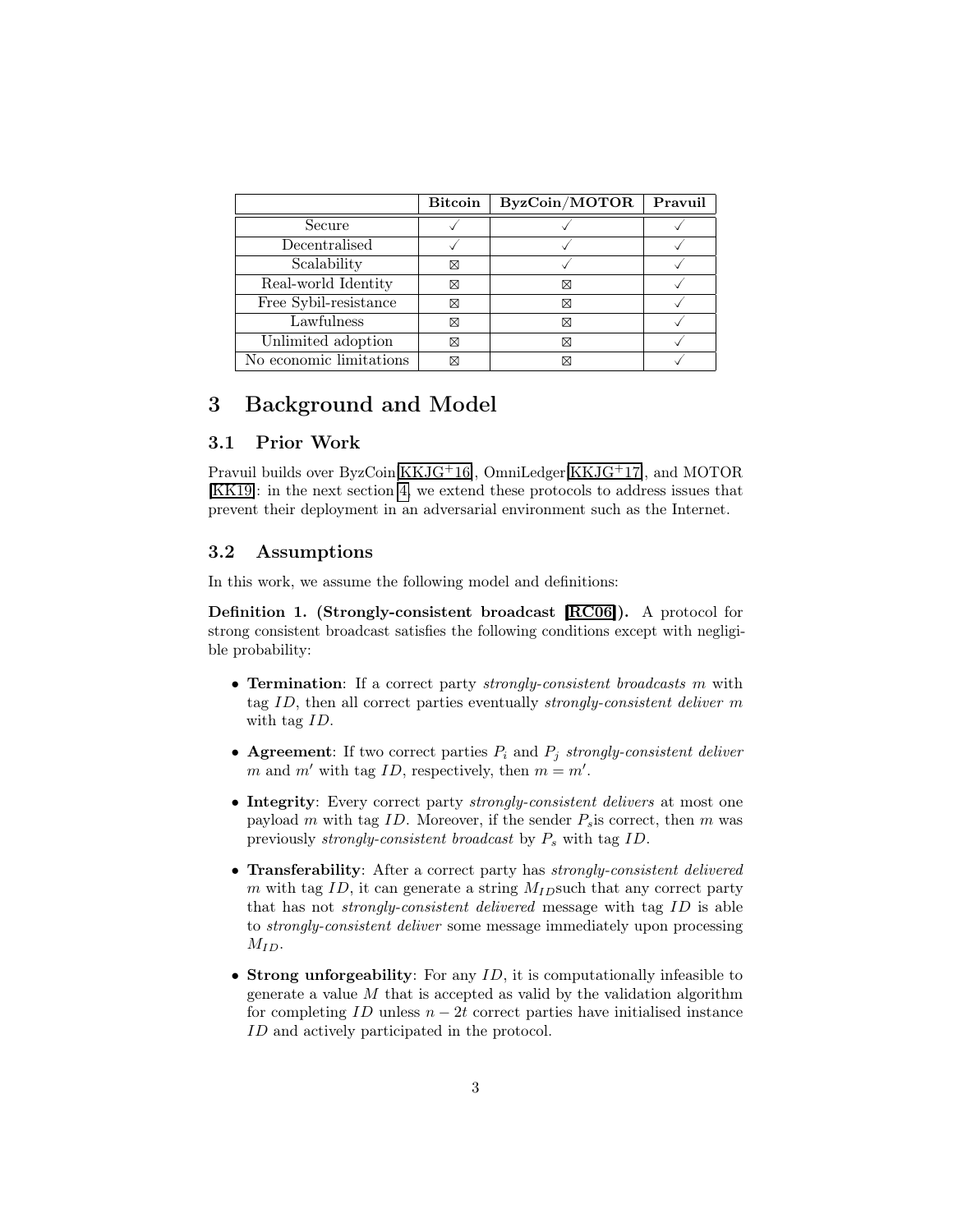Definition 2. (Partial synchronous model [\[DDS83,](#page-18-3) [DLS88\]](#page-18-4)). In a partially synchronous network, there is a known bound  $\Delta$  and an unknown Global Stabilisation Time (GST), such that after GST, all transmissions between honest nodes arrive within time  $\Delta$ .

**Definition 3.** ( $n=3f+1$  [\[FLM86\]](#page-19-1)). The proportion of malicious nodes that an adversary controls accounts for no more than  $\frac{1}{3}$  of the whole shard. The rest of the nodes are rational, that is, maximisers of their transaction rewards.

Definition 4. (Round-adaptive adversary [\[PS16\]](#page-21-4)). We assume a mildlyadaptive, computationally bounded adversary that chooses which nodes to corrupt at the end of every consensus round and has control over them at the end of the next round.

Definition 5. (Strong Consistency [\[KKJG](#page-20-0)<sup>+</sup>16]). The generation of each block is deterministic and instant, with the following features:

- There is no fork in a blockchain. By running a distributed consensus algorithm, state machine replication is achieved.
- Transactions are confirmed almost instantly. Whenever a transaction is written into a block, the transaction is regarded as valid.
- Transactions are tamper-proof (forward security). Whenever a transaction is written to a blockchain, the transaction and block cannot be tampered with and the block will remain on the chain at all times.

Definition 6. (BLS [\[BLS01\]](#page-17-1) and BDN [\[BDN18\]](#page-17-2) signatures). Boneh-Lynn-Sacham and Boneh-Drijvers-Neven signatures are assumed secure.

Definition 7. (Global PKI [\[ICA21\]](#page-20-4)). Our blockchain design assumes a global PKI, not directly for consensus purposes, but as a node-admission and Sybil-resistance mechanism[\[Cer19\]](#page-18-0).

Definition 8. (Permissionless network [\[SJS](#page-21-5)<sup>+</sup>21]). In a permissionless network:

- Anyone can join a node without requiring permission from any party.
- Any node can join or leave at any time.
- The number of participating nodes varies at any time and is unpredictable.

### <span id="page-3-0"></span>4 Detailed Design

Pravuil builds over ByzCoin[\[KKJG](#page-20-0)<sup>+</sup>16], OmniLedger[\[KKJG](#page-20-1)<sup>+</sup>17], and MOTOR [\[KK19\]](#page-20-2): ByzCoin[\[KKJG](#page-20-0)<sup>+</sup>16] envisions a Bitcoin[\[Nak09\]](#page-21-6) protocol that uses strongly consistent consensus, scaling with multi-cast trees and aggregate Schnorr signatures. OmniLedger[\[KKJG](#page-20-1)<sup>+</sup>17] adds sharding over ByzCoin[\[KKJG](#page-20-0)<sup>+</sup>16], and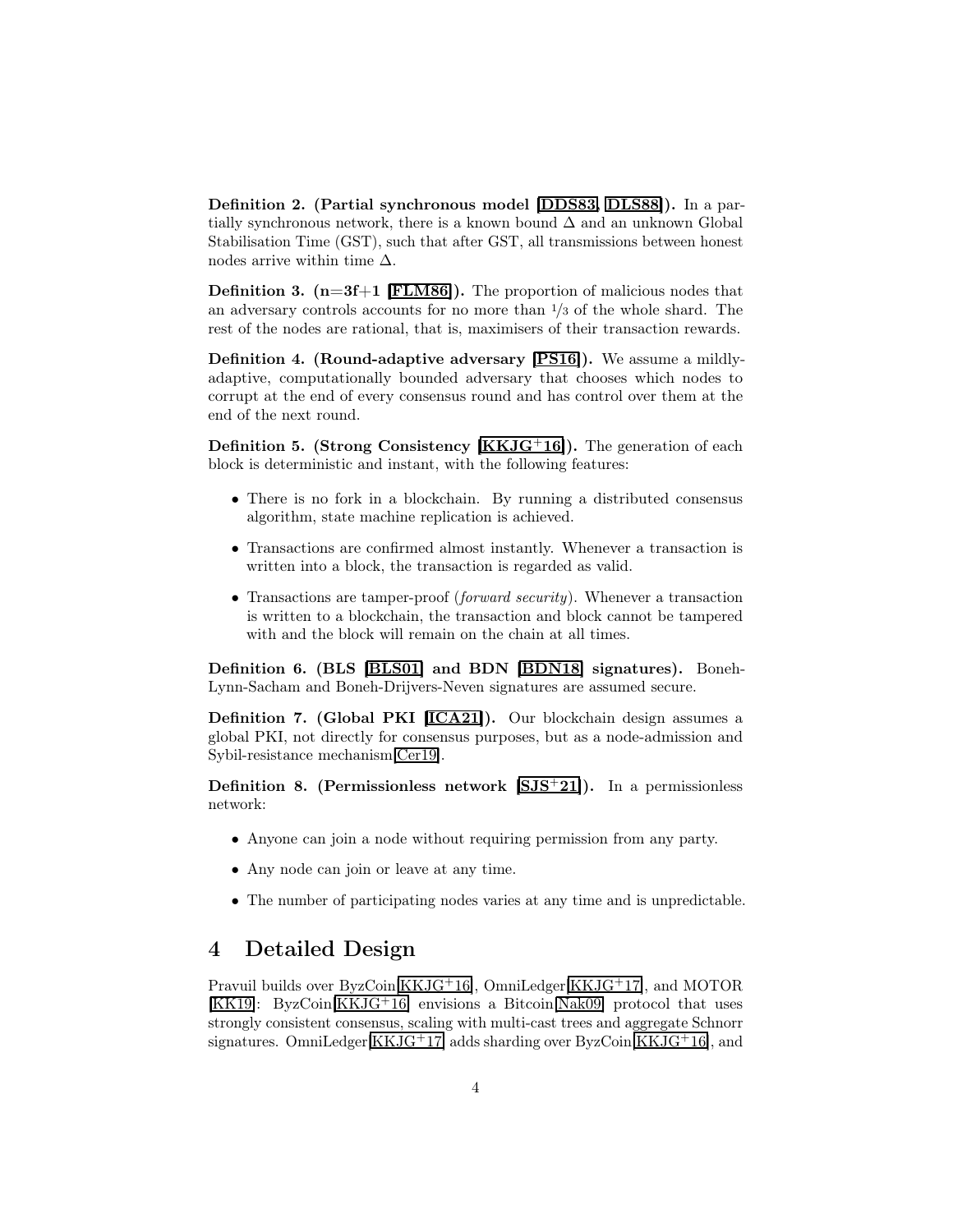MOTOR[\[KK19\]](#page-20-2) strengthens the robustness of ByzCoin[\[KKJG](#page-20-0)+16] for an open, adversarial network such as the Internet.

Pravuil improves over previous works by using another source of randomness, drand[\[DRA21a\]](#page-18-5), and by incorporating zero-knowledge Proof-of-Identity[\[Cer19\]](#page-18-0) as a Sybil-resistance mechanism into the first layer of the consensus protocol.

#### 4.1 Goals

To sum up, Pravuil has the following goals:

- Robustness: the consensus round can only be disrupted by controlling the leader node.
- Scalability: the protocol performs well among hundreds of nodes  $(n =$ 600).
- Fairness: the malicious leader can only be elected with a probability equal to the percentage of malicious nodes in the system (i.e., the adversary cannot always control the leader).

We detail the extensions over a previous BFT protocol such as ByzCoin/MOTOR in order to obtain an improved blockchain-consensus algorithm.

#### <span id="page-4-1"></span>4.2 Rotating Leader

View-change protocols assume a predetermined schedule of leaders, making them susceptible to adversaries that compromise the next f leaders.

To prevent this attack, our blockchain uses drand[\[DRA21a\]](#page-18-5): an efficient randomness beacon daemon that utilises bilinear pairing-based cryptography, t-of-n distributed key generation, and threshold BLS[\[BLS01\]](#page-17-1) signatures to generate publicly-verifiable, unbiasable, unpredictable, highly-available, distributed randomness at fixed time intervals. As described in its online specification[\[DRA21c\]](#page-19-2), drand uses the BLS12-381 curve, the Feldman[\[Fel87\]](#page-19-3) Verifiable Secret Sharing protocol and the Joint Feldman protocol[\[GJKR99\]](#page-19-4) for DKG generation; using threshold BLS signatures as a source of randomness is proven secure[\[GLOW20\]](#page-20-5) according to its security model[\[DRA21b\]](#page-18-6).

Remark 9. In this work, we inherit all the previous security theorems from ByzCoin[\[KKJG](#page-20-0)<sup>+</sup>16], OmniLedger[\[KKJG](#page-20-1)<sup>+</sup>17], and MOTOR [\[KK19\]](#page-20-2).

<span id="page-4-0"></span>**Theorem 10.** (Robustness / Liveness). The adversary cannot predict nor bias the leader election.

Proof. The unpredictability property follows from the unforgeability of the BLS[\[BLS01\]](#page-17-1) signing algorithm, and the unbiasability property follows from the deterministic nature of the BLS[\[BLS01\]](#page-17-1) signing algorithm. The leader of view  $v$ is determined by the outcomes of drand's public service, and all the nodes can publicly-verify its election when needed. Thus, the adversary cannot predict nor bias the leader election, preventing the adversary from breaking liveness.  $\Box$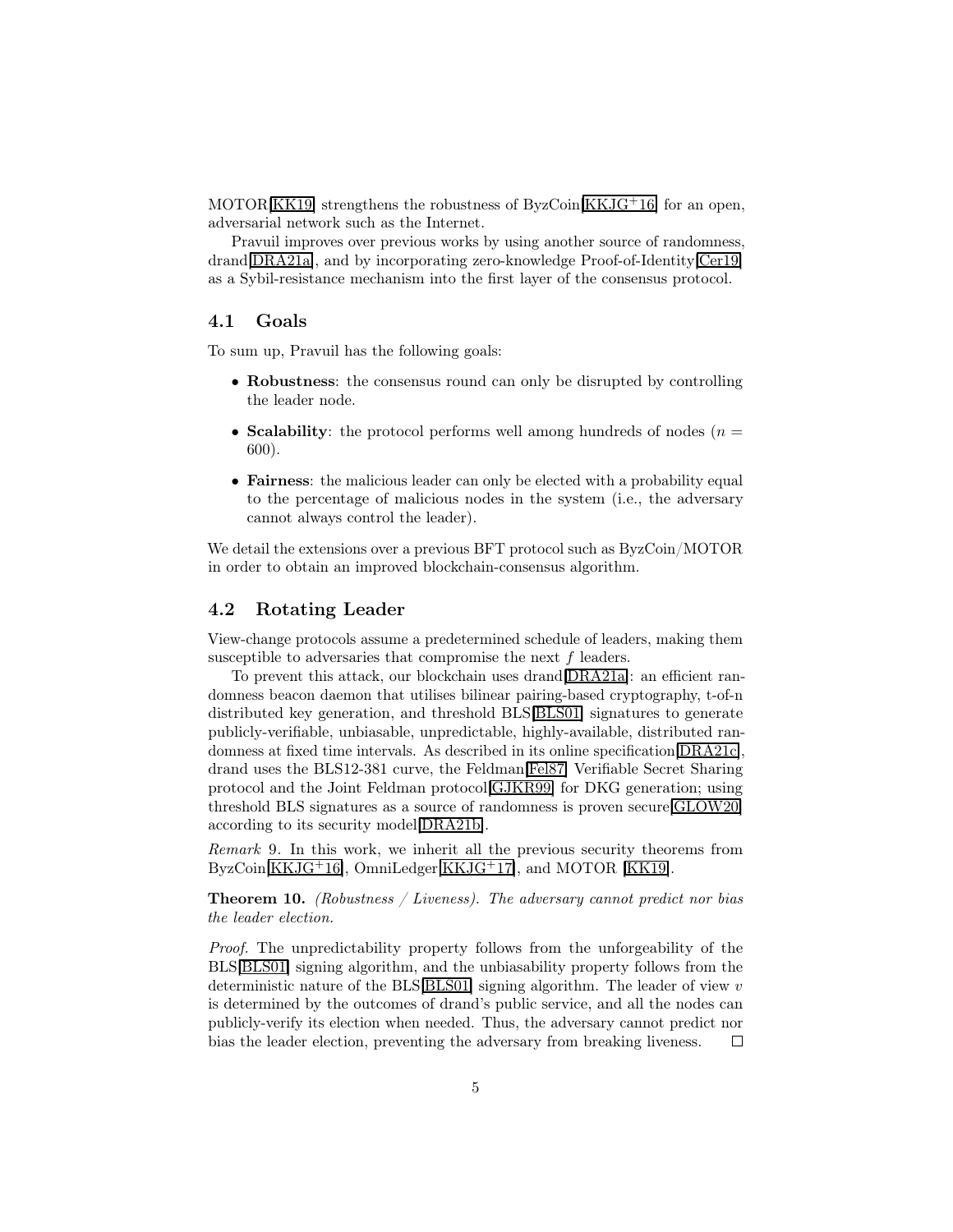<span id="page-5-1"></span>**Theorem 11.** (Safety / Censorship-resistance). A round-adaptive adversary cannot always control the consensus decision.

Proof. As the leader election is unpredictable (theorem [10\)](#page-4-0), the adversary can only hope that one of its randomly compromised nodes gets chosen. Given that

$$
\frac{1}{3^d}
$$

is the probability that the adversary controls  $d$  consecutive leaders, the adversary cannot control the leader forever since

$$
\lim_{d\to\infty}\frac{1}{3^d}=0
$$

 $\Box$ 

thus the adversary always controls the consensus decision.

#### <span id="page-5-0"></span>4.3 Zero-Knowledge Proof-of-Identity

In a previous work, we introduced zero-knowledge Proof-of-Identity[\[Cer19\]](#page-18-0) for biometric passports [\[ICA21\]](#page-20-4) and electronic identity cards to permissionless blockchains in order to remove the inefficiencies of Sybil-resistant mechanisms such as Proof-of-Work [\[Nak09\]](#page-21-6) and Proof-of-Stake [\[KN12\]](#page-20-6). Additionally, attacks [\[RMD](#page-21-7)<sup>+</sup>20, [AAM21\]](#page-17-3) on PoW sharded permissionless blockchains are prevented with zk-PoI: an identity will be the same on all the shards, and the attacker can't mine new identities for different shards as it's possible on PoW blockchains.

Although some could consider the latest zero-knowledge implementations fast enough, their implementations are still too experimental for production. For the first release, we will use the SGX implementation based on mutual attestation, which works as follows (more details on the original paper  $[*C*er19]$ ):



Figure 4.1: Simplified overview of mutual attestation protocol.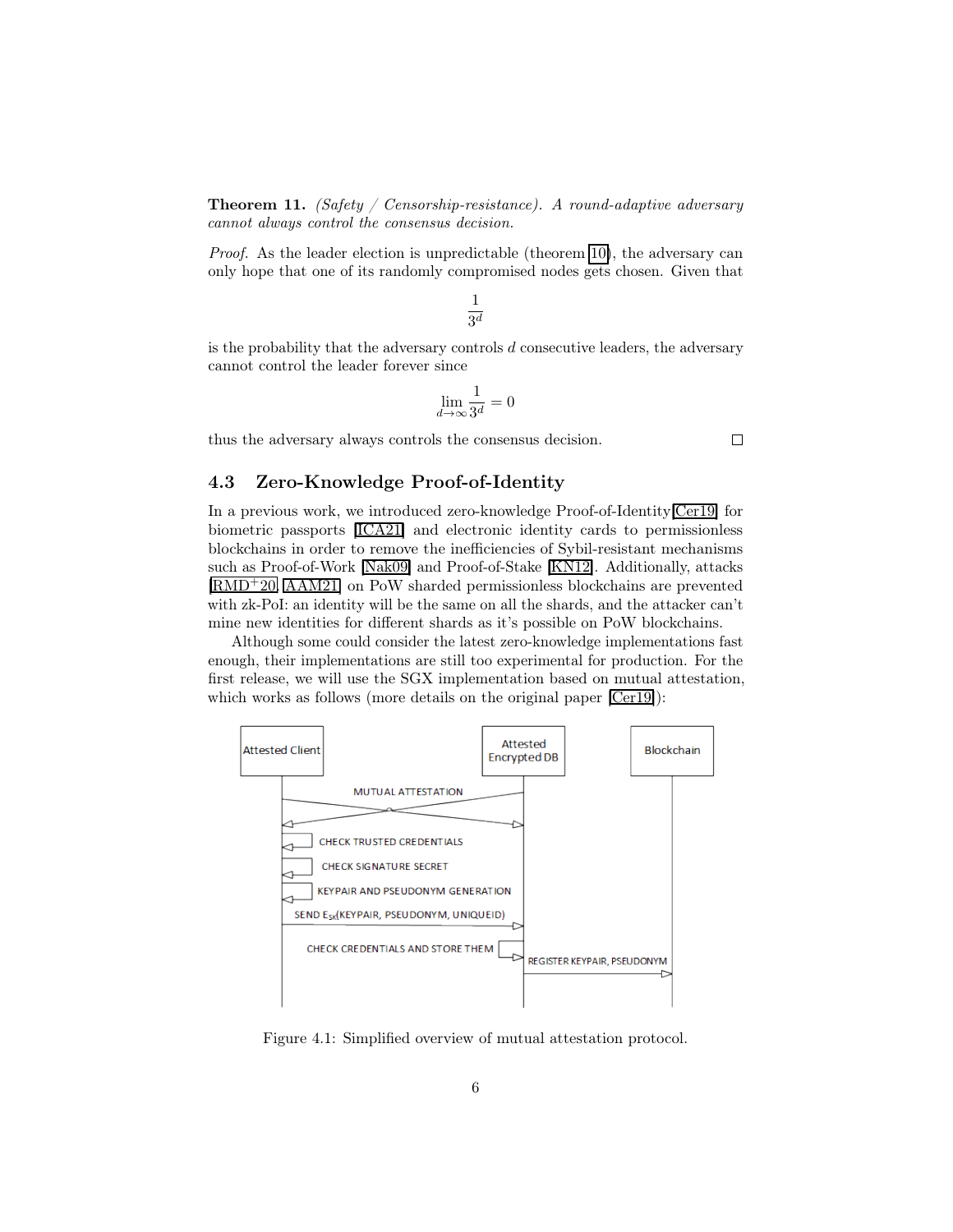#### An approximate picture of the worldwide coverage follows:



Figure 4.2: Legend: 1) National identity card is a mandatory smartcard; (2) National identity card is a voluntary smartcard; (3) No national identity card, but cryptographic identification is possible using an ePassport, driving license and/or health card; (4) Non-digital identity card.

## 5 Discussion

In this section, we discuss the economic rationale underpinning the unique features of this blockchain design that helps it to overcome previous shortcomings and achieve an improved blockchain tailored to real-world settings according to the experiences from the last decade (e.g., Bitcoin[\[Nak09\]](#page-21-6)).

#### <span id="page-6-0"></span>5.1 Overcoming Bitcoin's Limited Adoption Problem

In a recent paper[\[HJS19\]](#page-20-3), it is shown that a PoW payments blockchain (i.e., Bitcoin) cannot simultaneously sustain a large volume of transactions and a non-negligible market share:

Proposition 12. (Adoption Problem [\[HJS19\]](#page-20-3)). Adoption decreases as demand rises (i.e., the adoption rate of a network,  $c^*$ , decreases in N). Moreover, the blockchain faces limited adoption,

$$
\lim_{N \to \infty} c^* = 0.
$$

Even allowing dynamic PoW supply (i.e., by relaxing PoW's artificial supply constraint) achieves widespread adoption only at the expense of decentralisation: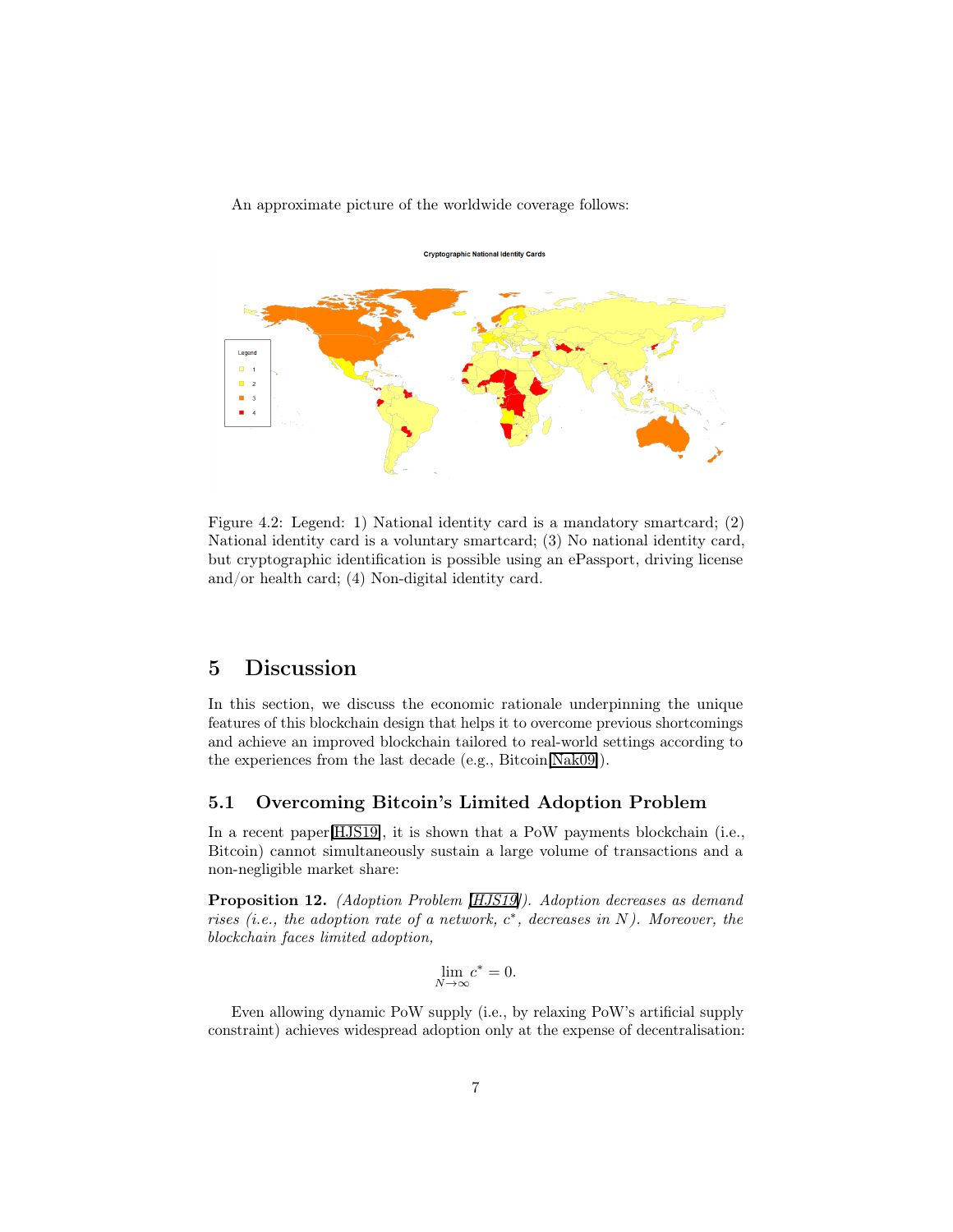Proposition 13. (Decentralisation implies Limited Adoption [\[HJS19\]](#page-20-3)). PoW blockchains necessarily face either centralisation,

$$
\lim_{N \to \infty} \sup V \le 1,
$$

or limited adoption,

$$
\lim_{N \to \infty} c^* = 0.
$$

The previous propositions expose that the lack of widespread adoption constitutes an intrinsic property of PoW payments blockchains: as transaction demands grow, fees increase endogenously. Attracted by this growth, more nodes join the validation process, expanding the network size and thus protracting the consensus process and generating increased payment confirmation times: only users insensitive to wait times would transact in equilibrium, and limited adoption arises. Moreover, this limitation cannot be overcome as it's rooted in physics (i.e., network delay).

As pointed out by the previous proposition, centralised blockchains overcome the limited adoption problem: for example, permissioned blockchains that remain secure on an open, adversarial network such as the blockchain proposed in this paper, enabling lower payment confirmation times when omitting PoW's artificial supply constraint ,

Proposition 14. (Lower Payment Confirmation Times [\[HJS19\]](#page-20-3)). For any PoW protocol, there exists a permissioned blockchain that remains secure on an open, adversarial network (i.e., Pravuil), which induces (weakly) lower payment confirmation times.

Additionally, omitting PoW's artificial supply constraint facilitates timely service even for high transaction volumes:

Proposition 15. (No Limited Adoption Problem [\[HJS19\]](#page-20-3)). In any permissioned equilibrium, widespread adoption can be obtained,

$$
\lim_{N \to \infty} c_P^* = \min \left\{ \frac{R_P}{\Delta(V_P)}, 1 \right\}.
$$

### <span id="page-7-0"></span>5.2 Obtaining Higher Transaction Security At A Lower Cost

In another recent paper[\[BH21\]](#page-17-4), it is shown that permissioned blockchains have a higher level of transaction safety than a permissionless blockchain, independent of the block reward and the current exchange rate of the crypto-currency.

For a PoW permissionless blockchain, let  $R$  be the block reward in the corresponding crypto-currency, x the associated exchange rate to fiat currency, w the block maturation rate (e.g., for Bitcoin,  $R = 6, 25; x = $60.000; w = 100$ ), f be the probability of detecting that blocks have been replaced, and  $\beta_{pl}$  be the value above which transactions are not safe,

$$
\beta_{pl} = fwRx.
$$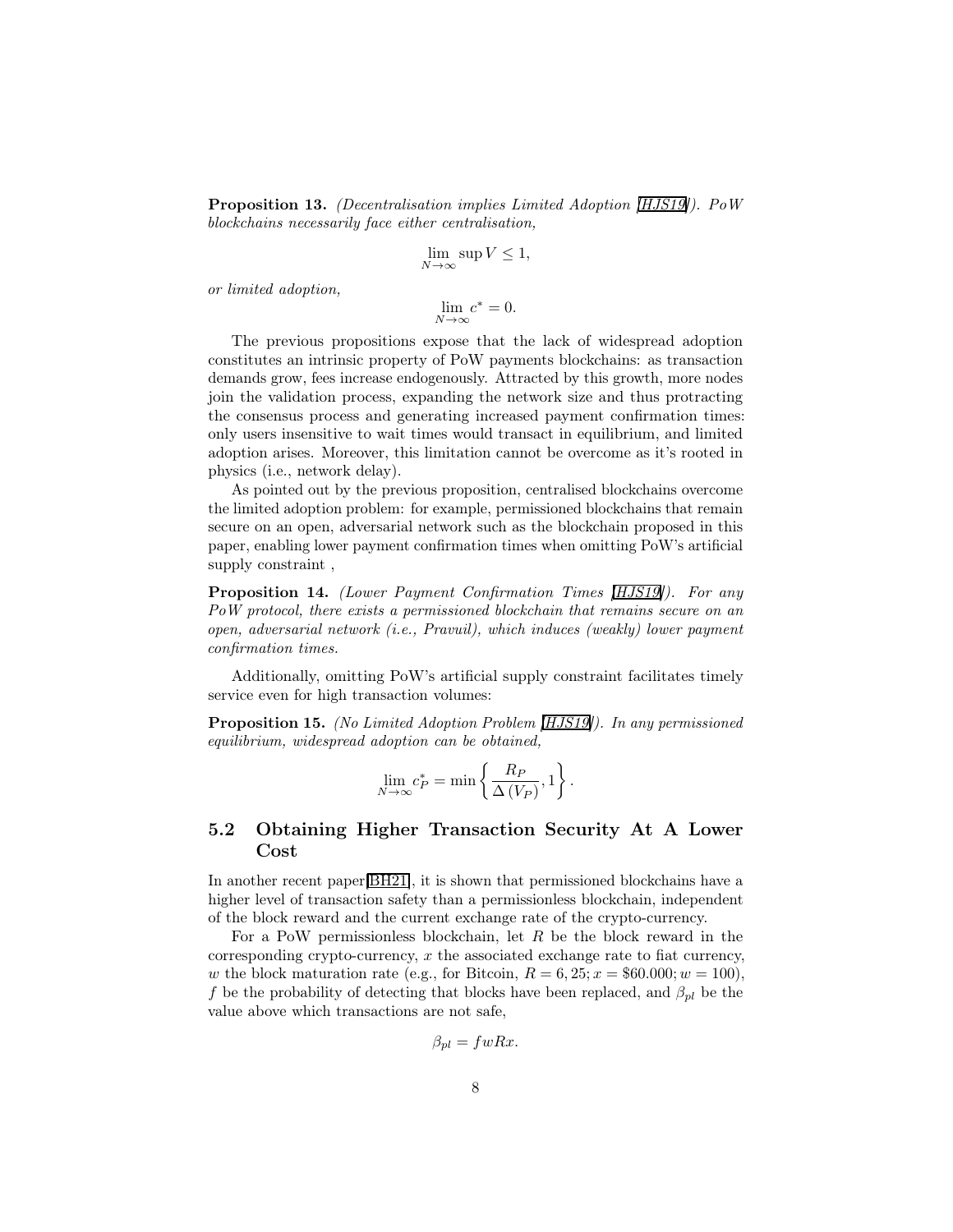Note that 51% attacks are becoming more common, specially for purely finan-cial reasons [\[SSVK20\]](#page-21-8). For a permissioned blockchain, let  $P_i$  be the punishment applied to each node i if it participates in an attack,  $\tau \in [0, 1]$  be the probability that nodes that participated in an attack will be punished, and  $\beta_P$  be the value above which transactions are not safe,

$$
\beta_P = f \tau \sum_{i \in B} P_i,
$$

with  $B$  being the set of  $N$  nodes with the lowest  $P_i$ . Typical punishments include confiscating all the funds deposited on the blockchain and banning them from the blockchain, among others.

Proposition 16. *([\[BH21\]](#page-17-4))*. A permissioned blockchain that is safe in an open, adversarial environment (i.e., Pravuil) has a higher level of maximum value for transaction safety than a PoW permissionless blockchain if

$$
\tau \sum_{i \in B} P_i > wRx.
$$

Even with small values of  $\tau$  will result in higher safety for larger transactions than PoW permissionless blockchains:

**Proposition 17.** ([\[BH21\]](#page-17-4)). For  $\tau > 0$  and high enough  $P_i$ 's, a permissioned blockchain that is safe in an open, adversarial environment (i.e., Pravuil) is more resilient than PoW permissionless blockchains whenever

$$
\sum_{i \in B} P_i > \frac{wRx}{\tau}.
$$

Ultimately, the cost of providing incentives to the validating nodes not to participate in potential attacks (i.e., validating incentives such as block rewards) will be lower for permissioned blockchains.

**Proposition 18.** ([\[BH21\]](#page-17-4)). Suppose that  $\beta_{pl} > 0$  and  $\beta_p > 0$ , then at equilibrium the validator incentives in the permissioned blockchain that is safe in an open, adversarial environment (i.e., Pravuil) are lower than for the PoW permissionless.

According to the model of this paper, in order to increase the transaction safety, we only need to need increase:

- $\tau$ , a probability that reflects user's trust in the system
- $P_i$ , a penalty that could also include legal action

In general, the mere existence of credible penalties  $P_i$  with positive probability  $\tau$ is enough for the system to remain secure, without needing to exert punishments in the case of rational attackers. Additionally, note that these parameters are not economic parameters of the system, unlike the parameters for PoW permissionless blockchains.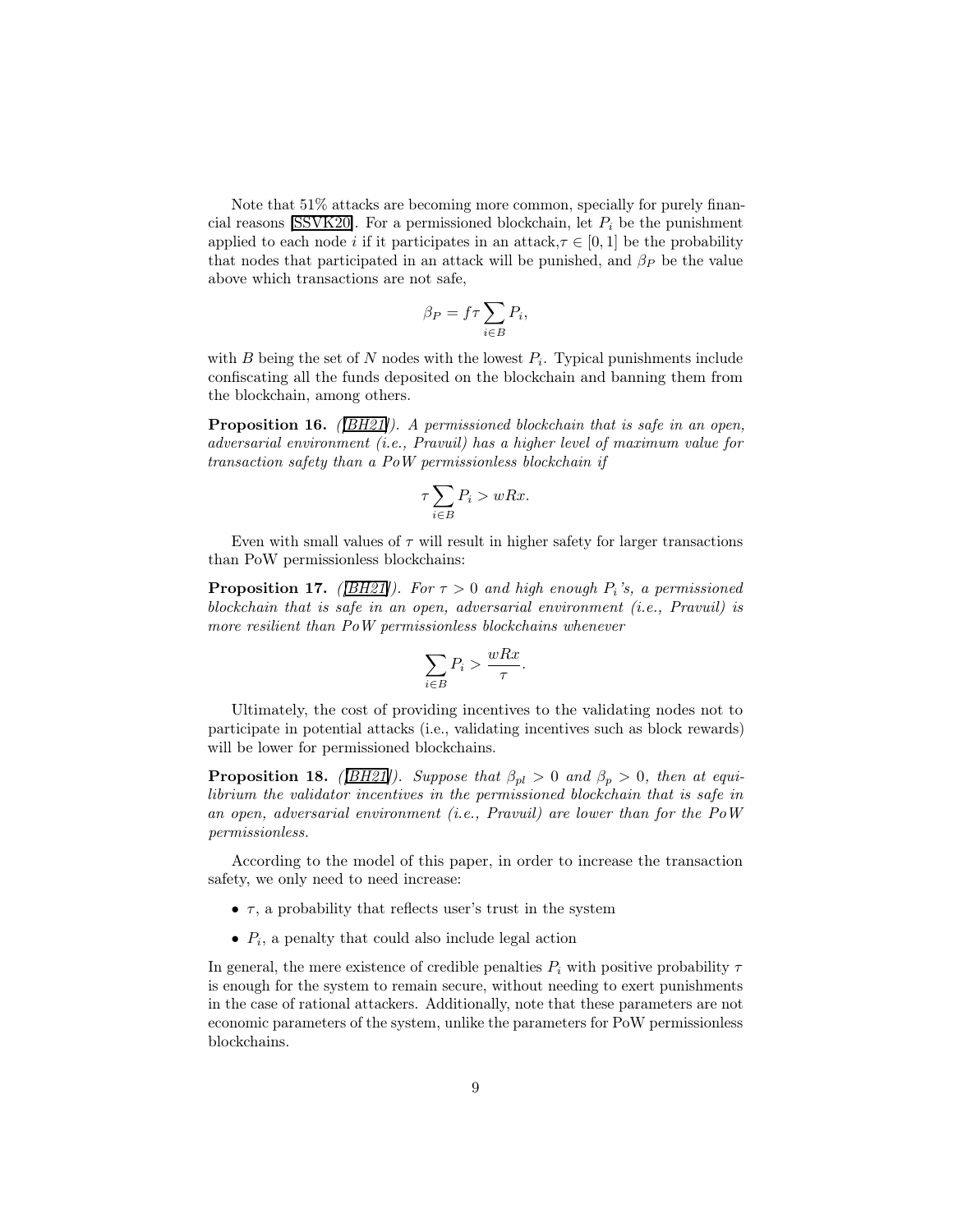### 5.3 An Empirical Approach to Blockchain Design

Motivated by the abstract analysis from the previous sub-section [5.2,](#page-7-0) we use the numerical comparisons between crypto-currencies from the paper [\[GAR18\]](#page-19-5) to compare permissionless and permissioned blockchains in practice:

|                                            | BTC            | <b>ETH</b>     | BCH            | LTC            | ADA   | USDT           | Mean                    |
|--------------------------------------------|----------------|----------------|----------------|----------------|-------|----------------|-------------------------|
| Popularity                                 | 1              | $\overline{2}$ | 4              | 7              | 8     | 9              |                         |
| $\cos t$                                   | 1.33           | $\overline{2}$ | 1.66           | 2.66           | 4.33  | 5              | $2.83$ <sup>(*)</sup>   |
| Consistency                                | 1.33           | 2.33           | 1.33           | 2              | 3.66  |                |                         |
| Functionality                              | $\overline{2}$ | 5              | $\mathfrak{D}$ | $\mathfrak{D}$ | 4.33  | $\overline{2}$ |                         |
| Performance                                | 1.33           | 1.66           | $\overline{2}$ | 2.33           | 3     |                | $1.88$ <sup>(*)</sup> ) |
| Security                                   | 4              | 4              | 4              | 4              | 4     | 3.33           | 3.88                    |
| Decentralisation                           | 5              | 3.33           | 4.33           | 3.66           | 3.33  | 1.33           |                         |
| Total                                      | 14.99          | 18.32          | 15.32          | 16.7           | 22.65 | 13.66          |                         |
|                                            |                |                |                |                |       |                |                         |
| Performance/Cost                           | 0.28           | 0.41           | 0.46           | 0.7            | 1.79  | 1              | $0.77$ (*)              |
| $\overline{\text{(Perf*Sec)}}/\text{Cost}$ | 1.13           | 1.66           | 1.84           | 2.79           | 7.18  | 3.33           | $2.99(*)$               |
| Security/Cost                              | 0.85           |                | 0.92           | 1.2            | 2.39  | 3.33           | $1.61$ (*)              |

Table 1: Permissionless blockchains. (\*):  $p < 0.05$ 

|                                                                     | <b>XRP</b> | EOS   | XLM   | $\rm{TRX}$     | MIOTA | Mean       |
|---------------------------------------------------------------------|------------|-------|-------|----------------|-------|------------|
| Popularity                                                          | 3          | 5     | 6     | 11             | 10    |            |
| Cost                                                                | 4.66       | 5     | 4.66  | 5              | 5     | $4.84$ (*  |
| Consistency                                                         | 4.33       | 5     | 4     | $\overline{4}$ | 4.66  |            |
| Functionality                                                       | 1.33       | 5     | 1.33  | 5              | 3.66  |            |
| Performance                                                         | 4.33       | 4.66  | 4     | 4.66           | 5     | $4.53(*)$  |
| Security                                                            | 2.33       | 3.33  | 4     | 3.33           | 3.66  | 3.33       |
| Decentralisation                                                    |            | 2.66  | 2.33  | 3.33           | 2.33  |            |
| Total                                                               | 17.98      | 25.65 | 20.32 | 25.32          | 24.31 |            |
|                                                                     |            |       |       |                |       |            |
| $\overline{\mathop{\mathrm{Per}}\nolimits}$ formance/Cost           | 3.23       | 4.66  | 2.98  | 4.66           | 5     | $4.10(*)$  |
| $(\operatorname{Perf}^*\!\operatorname{Sec})/\!\operatorname{Cost}$ | 7.52       | 15.51 | 11.94 | 15.51          | 18.3  | $13.76(*)$ |
| Security/Cost                                                       | 1.73       | 3.33  | 2.98  | 3.33           | 3.66  | $3(*)$     |

Table 2: Permissioned blockchains. (\*): p < 0.05

Using two-samples t-tests assuming unequal variances, we compare the following means between permissionless and permissioned blockchains, remarking that they are statistically significant:

• Cost: permissionless blockchains are costlier (2.83) than permissioned blockchains (4.84). Please note that a higher cost score means that the blockchain is considered to have better costs (i.e., lower costs), and the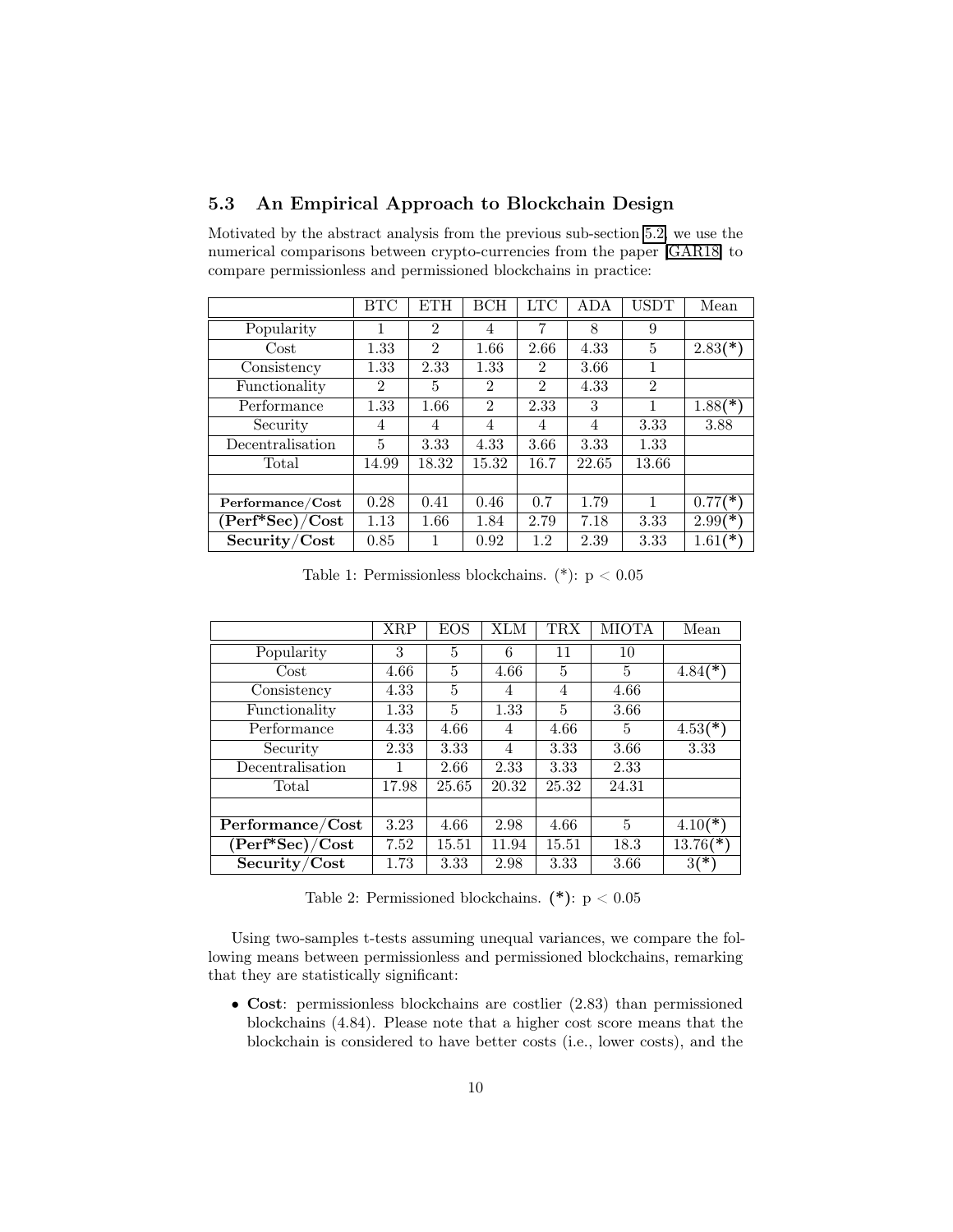ranking obtained from this cost score must be reversed to be useful in the next rankings.

- **Performance**: permissionless blockchains are less performant (1.88) than permissioned blockchains (4.53).
- Performance/Cost: permissionless blockchains show worse performance regarding cost (0.77) than permissioned blockchains (4.10).
- (Performance\*Security)/Cost: permissionless blockchains show worse performance and security regarding cost (2.99) than permissioned blockchains (13.76).
- Security/Cost: permissionless blockchains show worse security regarding cost (1.61) than permissioned blockchains (3).

It's clear from the empirical data that permissionless blockchains are considered worse than permissioned blockchains when considering cost, performance and security.

### <span id="page-10-0"></span>5.4 Achieving More Decentralisation Than Other Permissionless Blockchains

In yet another recent publication [\[BHMB21\]](#page-17-5), it is noticed that permissioned blockchains could achieve more decentralisation than permissionless blockchains: real-world permissionless blockchains are quite centralised [\[GBE](#page-19-6)<sup>+</sup>18], as there aren't formal checks for the underlying centralisation.

In order to obtain a more decentralised permissioned blockchain that is safe in an open, adversarial network (i.e., Pravuil), the node admission/gatekeeping function must be decentralised and opened: precisely, this ideal state is achieved with our zero-knowledge Proof-of-Identity [\[Cer19\]](#page-18-0), as previously explained in sub-section [4.3.](#page-5-0)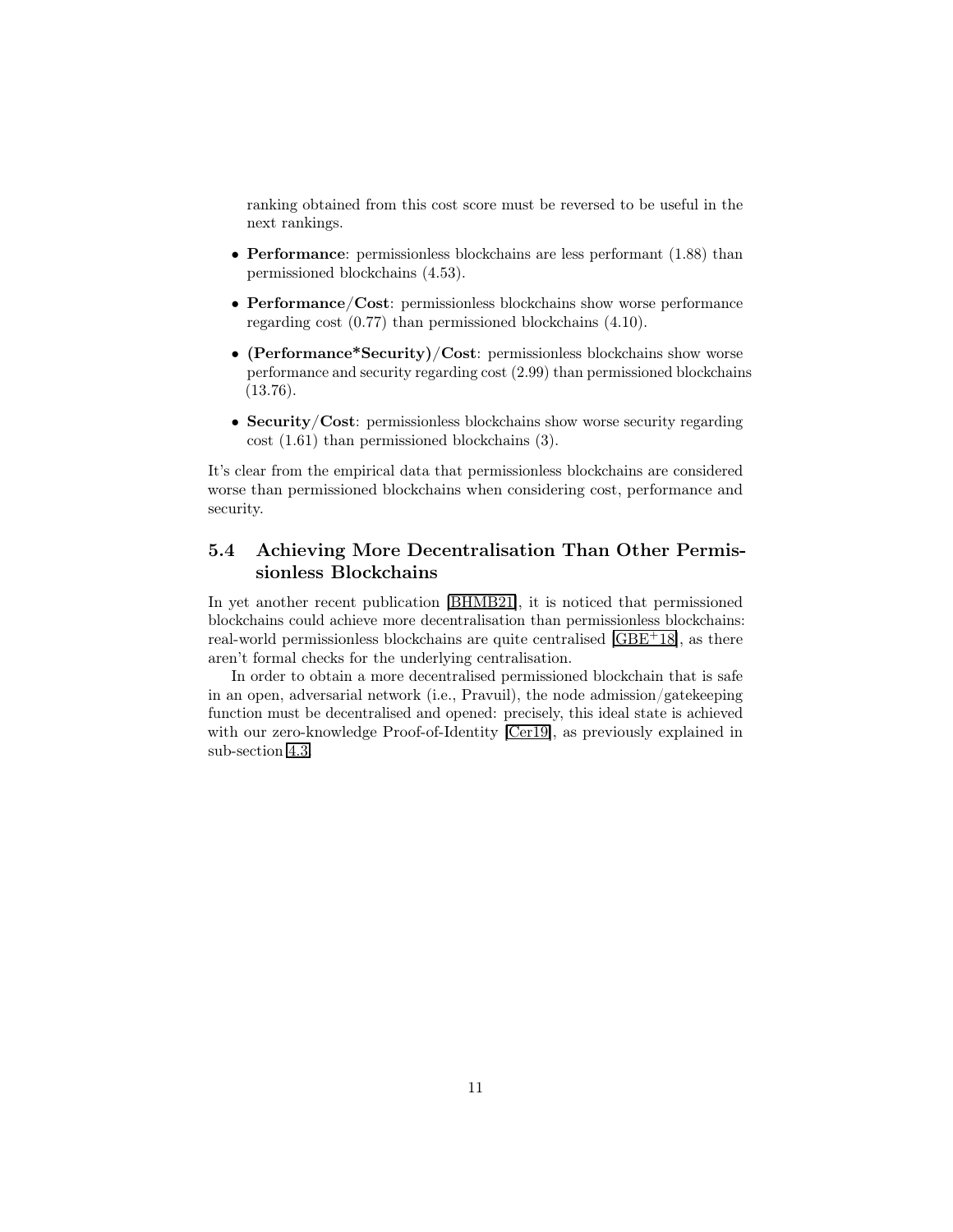

Figure 5.1: Comparing decentralisation (from [\[BHMB21\]](#page-17-5)).

### 5.5 Overcoming The Scalability Trilemma

The scalability trilemma postulates that a blockchain system can only at most have two of the following three properties: decentralisation, scalability, and security.



Figure 5.2: Pravuil overcomes the Scalability Trilemma.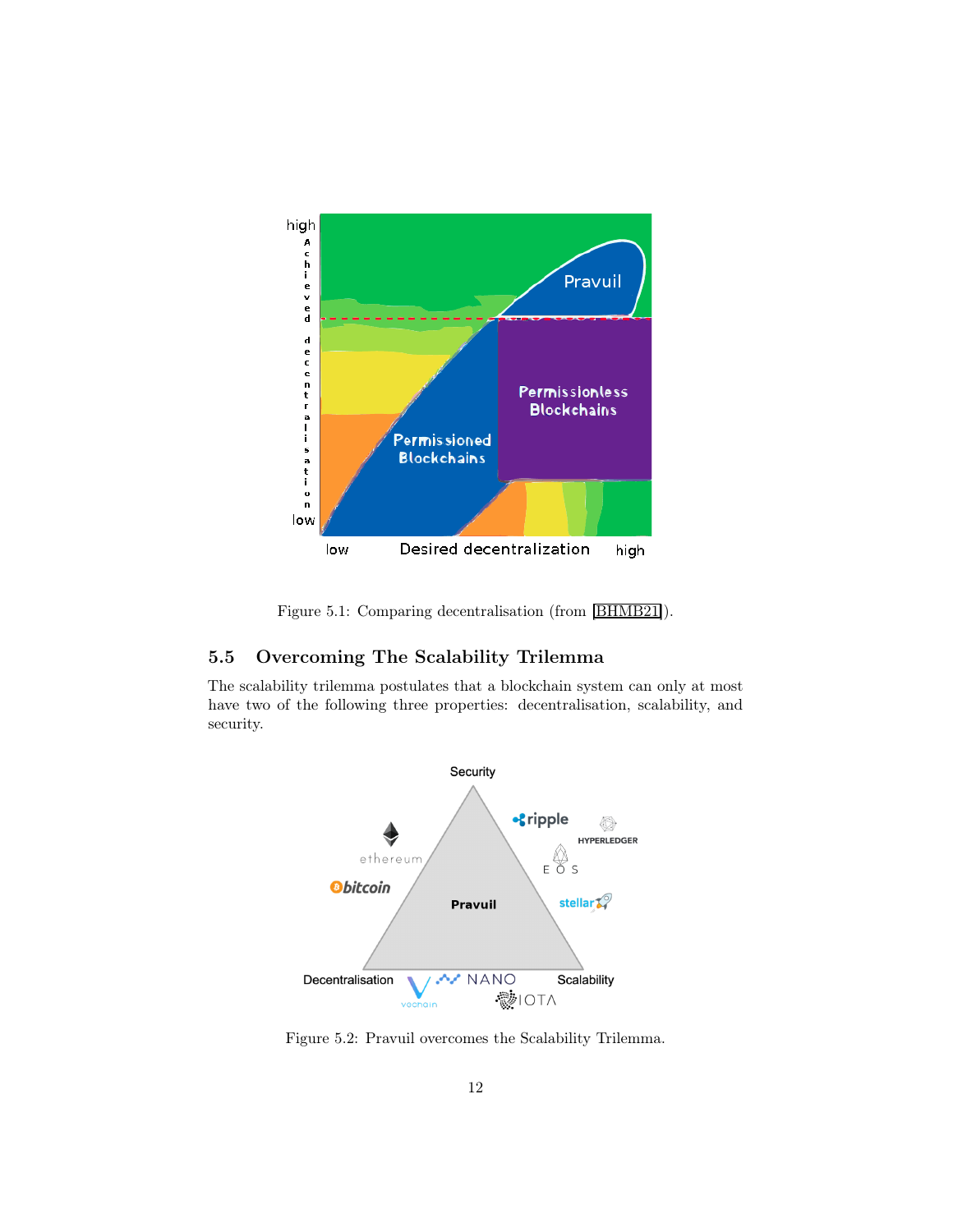In Pravuil, decentralisation, scalability, and security can be achieved simultaneously:

- Decentralisation: as discussed in the previous sub-section [5.4,](#page-10-0) Pravuil can be more decentralised than other permissionless blockchains by using zero-knowledge Proof-of-Identity, as previously explained in sub-section [4.3.](#page-5-0) It also circumvents the impossibility of full decentralisation [\[Cer19\]](#page-18-0).
- Scalability: Pravuil inherits the scalable Rotating-Subleader (RS) communication pattern from MOTOR [\[KK19\]](#page-20-2), specifically created to avoid the communication bottleneck experienced by classic BFT protocol when run over limited bandwidth networks.
- Security: Pravuil is secure as previously proved in theorem [10](#page-4-0) and theorem [11.](#page-5-1)

### 5.6 Obviating the Price Of Crypto-Anarchy of PoW/PoS Crypto-currencies

In a previous paper [\[Cer19\]](#page-18-0), it was pointed out that the most cost-efficient Sybilresistant mechanism is the one provided by a trusted national PKI infrastructure [\[Dou02\]](#page-18-7) and a centralised social planner would prefer the use of National Identity Cards and/or ePassports in order to minimise costs: instead, permissionless blockchains are paying very high costs by using PoW/PoS as Sybil-resistant mechanisms. The Price of Crypto-Anarchy compares the ratio between the worst Nash equilibrium of the congestion game defined by PoW blockchains and the optimal centralised solution, quantifying the costs of the selfish behaviour of miners.

**Definition.** (#26 from [\[Cer19\]](#page-18-0)). Let  $NashCongestedEquil \subseteq S$  be the set of strategies given as the solution of the optimisation problem of Theorem 25 from [\[Cer19\]](#page-18-0), then the Price of Crypto-Anarchy is given by the following ratio:

$$
Price of Crypto-Anarchy = \frac{\max_{s \in NashCongestedEquil} Cost(s)}{Cost (zk-Pol)}
$$

In practice, the real-world costs of Zero-Knowledge Proof-of-Identity are almost zero as the identity infrastructure is subsidised by governments. However, the situation for PoW/PoS blockchains is quite the opposite:

• PoW blockchains: in 2018, Bitcoin, Ethereum, Litecoin and Monero consumed an average of 17, 7, 7 and 14 MJ to generate one US\$ [\[KT18\]](#page-20-7), and in 2021 Bitcoin may be consuming as much energy as all data centers globally [\[Dig21,](#page-18-8) [dV21\]](#page-19-7) at 100-130 TWh per year. Holders of crypto-currency ultimately experience the Price of Crypto-Anarchy as inflation from mining rewards, see next Table [3:](#page-13-0)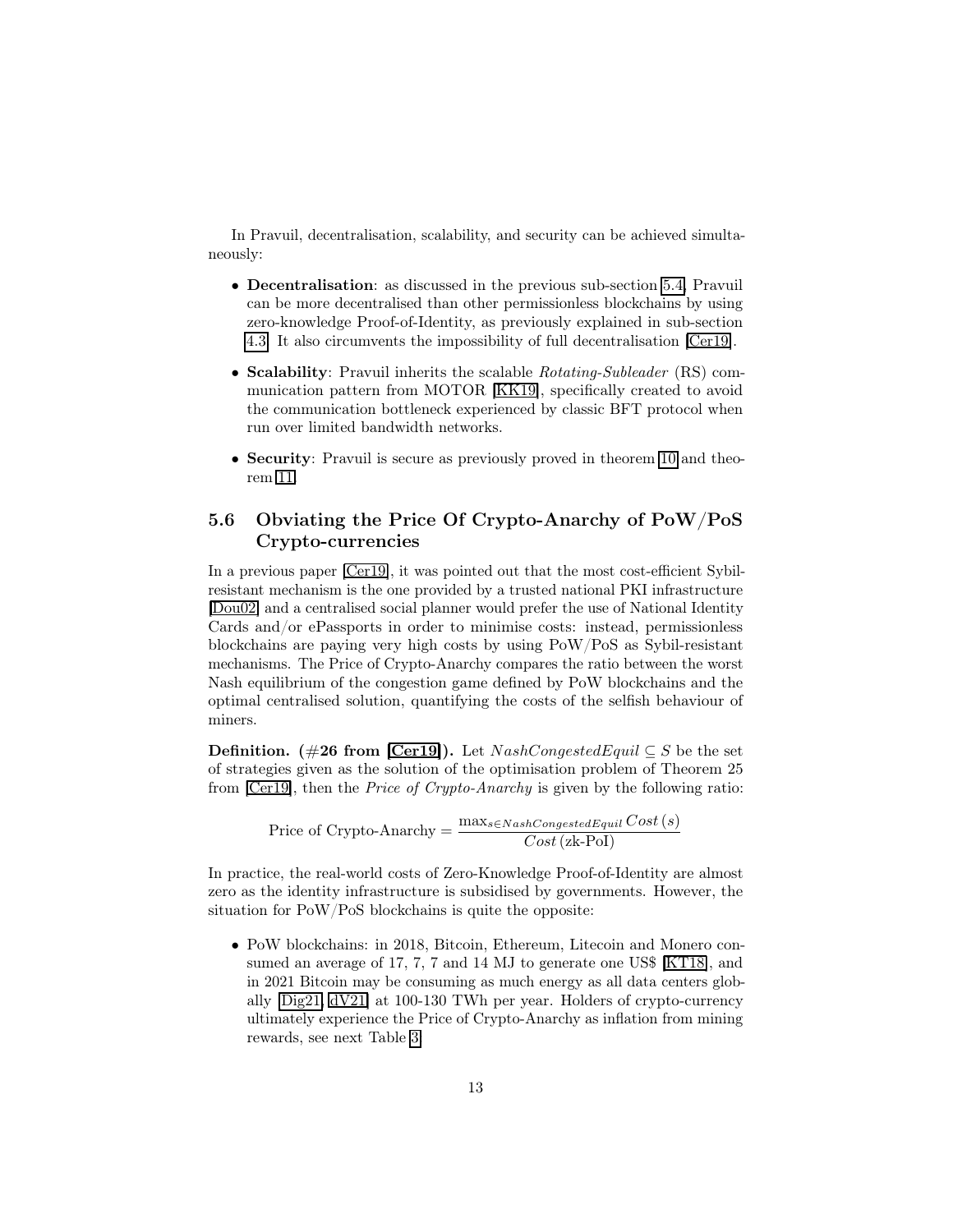| Name        | Reward<br>per<br>block | Block time      | <b>Blocks</b><br>per<br>day | Price   | Yearly<br>mining<br>reward | Yearly<br>Inflation |
|-------------|------------------------|-----------------|-----------------------------|---------|----------------------------|---------------------|
| <b>BTC</b>  | 6,25                   | 10 <sub>m</sub> | 144                         | \$50000 | \$18,061 B                 | 4,12%               |
| <b>ETH</b>  | $\overline{2}$         | 13.2 s          | 6545                        | \$3780  | $$16,425$ B                | 1,76%               |
| <b>DOGE</b> | 10,000                 | $1 \text{ m}$   | 1440                        | \$0,49  | $$2,575$ B                 | $4,06\%$            |
| LTC         | 12,5                   | $2.5 \text{ m}$ | 576                         | \$320   | \$840 MM                   | 3,94%               |
| <b>BCH</b>  | 6.25                   | 10 <sub>m</sub> | 144                         | \$1275  | \$418 MM                   | 1,75%               |
| ZEC         | 3,125                  | 75s             | 1152                        | \$301   | \$395 MM                   | 11,84%              |
| XMR.        | 1,02                   | 2m              | 720                         | \$407   | \$109 MM                   | $1,5\%$             |

<span id="page-13-0"></span>Table 3: Empirical Price of Crypto-Anarchy.

• PoS blockchains: in theory, the costs are identical to the cost of PoW schemes, except that instead of electrical resources and mining chips, it takes the form of illiquid financial resources[\[GG19\]](#page-19-8) and in practice, Proof-of-Stake is not strictly better than Proof-of-Work as the distribution of the market shares between both technologies has been shown to be indistinguishable (Appendix 3,  $[EAK^+17]$  $[EAK^+17]$ ).

Bitcoin miners have earned a total of \$26.75B as of April 2021: it's not necessary to pay so much for Sybil resistance, instead, miners could be paid for other tasks (e.g., transaction fees). As previously discussed, obtaining Sybil-resistance for free is not only the key to overcome Bitcoin's limited adoption problem (section [5.1\)](#page-6-0) and to achieve more decentralisation than other permissionless blockchains (section [5.4\)](#page-10-0), but also to go beyond the economic limits of Bitcoin as discussed in the next section [5.7.](#page-13-1)

#### <span id="page-13-1"></span>5.7 Beyond the Economic Limits of Bitcoin

In a paper about the economic limits of Bitcoin [\[Bud18\]](#page-18-2), it is pointed out that Bitcoin is prohibitively expensive to run because the recurring, "flow", payments to miners for running the blockchain (particularly, the cost of PoW mining) must be large relative to the one-off, "stock", benefits of attacking it. Let  $V_{attack}$  be the expected payoff to the attacker,  $P_{block}$  be the block reward to the miner and  $\alpha$  representing the duration of the attack net of block rewards, then

$$
P_{block} > \frac{v_{attack}}{\alpha},
$$

placing serious economic constraints to the practicality and scalability of the Bitcoin blockchain, a problem that seems intrinsic to any anonymous, decentralised blockchain protocol. Consequently, the author poses the open question of finding another approach to generating anonymous, decentralised trust in a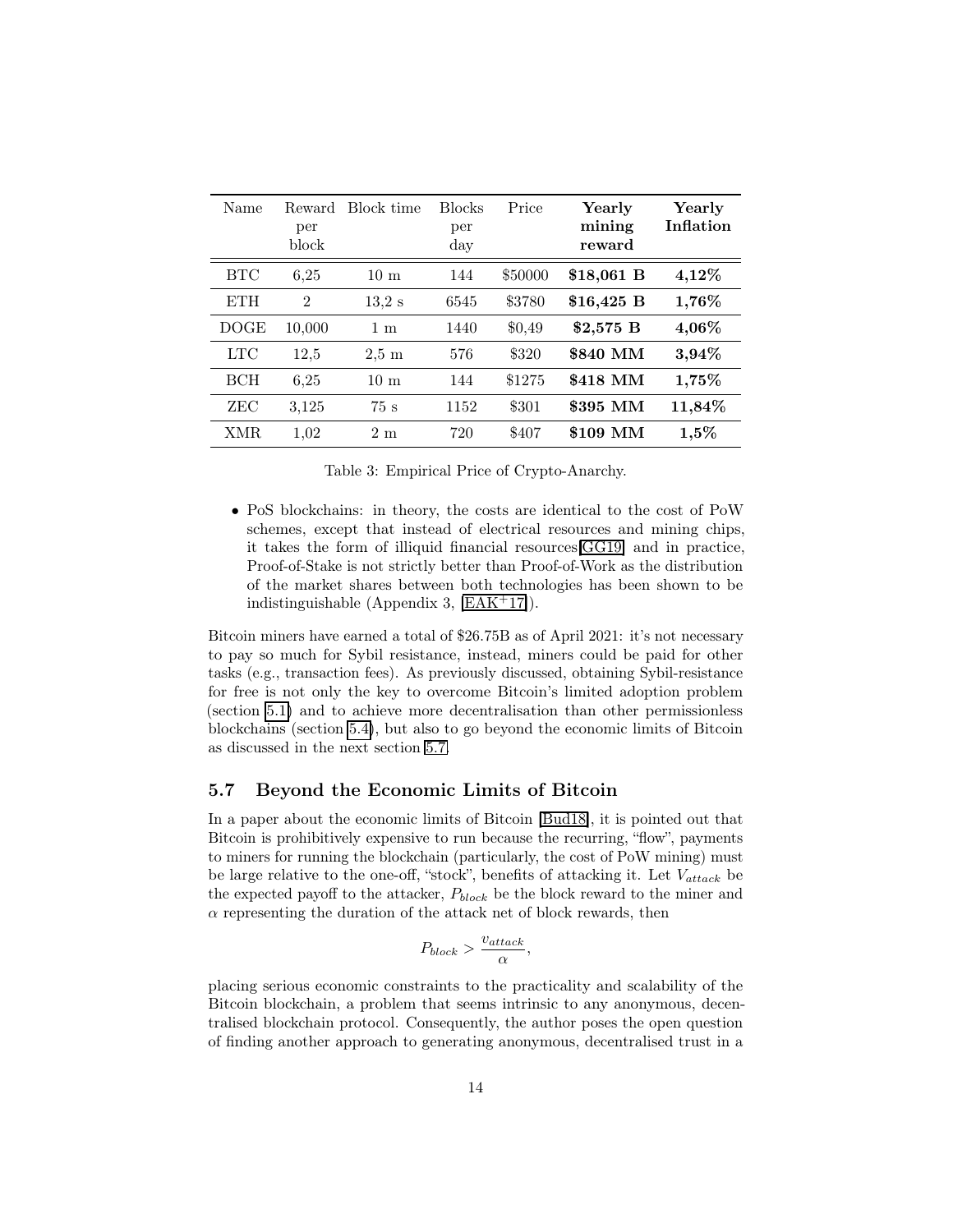public ledger that is less economically expensive: indeed, the technical solution hereby presente[d4.3](#page-5-0) that incorporates zero-knowledge Proof-of-Identity[\[Cer19\]](#page-18-0) is the technology that is both "scarce and non-repurposable", affordable and not susceptible to sabotage attacks that could cause a collapse in the economic value of the blockchain that the author of [\[Bud18\]](#page-18-2) would seem meritorious to close said open question.

A more recent paper [\[GG19\]](#page-19-8) continues the previous economic analysis [\[Bud18\]](#page-18-2), extending it to PoS and permissioned settings. For the permissionless PoS setting, it finds that the costs are identical to the cost of PoW schemes, except that instead of electrical resources and mining chips, it takes the form of illiquid financial resources; however, zk-PoI[\[Cer19\]](#page-18-0) is free. For the permissioned case concerning this paper, if the block reward is set exogenously, it finds that a permissioned blockchain would have lower costs than permissionless PoW or PoS blockchains in the economic model of [\[Bud18\]](#page-18-2).

#### 5.8 More Valuable and Stable Crypto-currencies

A review of previous literature in economic research reveals the following interesting facts regarding the intricate relationship between PoW mining (i.e., hashrate, electricity and/or equipment costs) and crypto-currency prices:

- There is a positive relationship between mining hashrate and price  $[\text{GPB+15}]$ , [Hay16\]](#page-20-9): the causality is primarily unidirectional going from the price to the hashrate [\[FK20\]](#page-19-10), although mining incidents and political shocks that affect mining also negatively impact prices.
- Bitcoin's security is sensitive (elastic) to mining rewards and costs, although temporary mining cost and price shocks do not affect the long-run blockchain security [\[CdKR21\]](#page-18-9): a 1% permanent increase in the mining reward increases the underlying blockchain security by 1.38% to 1.85% in the long-run; positive shocks to electricity prices in China have a negative impact on the hashrate in the short-run; a 1% increase in the efficiency of mining equipment increases the computing capacity between 0.23% and 0.83% in the long-run; in the short-run mining competition intensity has a statistically positive impact leading to expansion of mining capacity, but in the long-run, the relationship is reversed.
- High fixed mining rewards are the source of the instability to reach an equilibrium between miners and users [\[Iyi18\]](#page-20-10); instead, mining rewards should be adjusted dynamically.
- The production of crypto-currency by miners is jointly determined with the price used by consumers [\[PB18\]](#page-21-9): the equilibrium price depends on both consumer preferences (i.e., price increases with the average value of censorship aversion, and current and future size of the network) and the industrial organisation of the mining market (i.e., price increases with the number of miners and decreases with the marginal cost of mining). Pricesecurity spirals amplify demand and supply shocks: for example, a sudden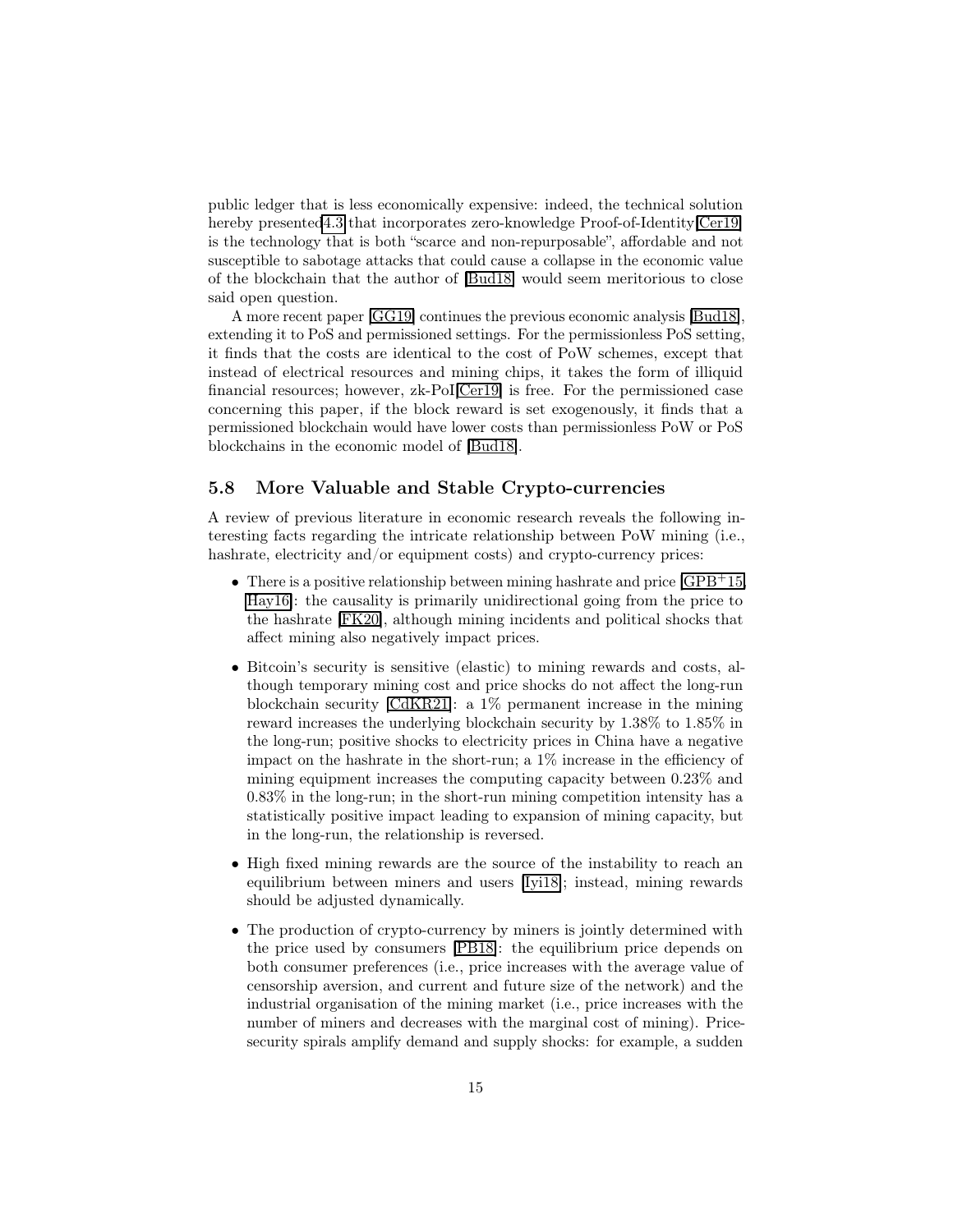demand shock provoked by a government banning the crypto-currency in a country would lead to price drops, itself leading to miners decreasing hashrate, further decreasing prices and the feedback loop continuing until a new equilibrium is reached in multiple rounds. In other words, Bitcoin's security model embeds price volatility amplification.

• In a PoW blockchain, it's impossible to simultaneously achieve all the three following goals [\[Pag20\]](#page-21-10): maximise crypto-currency price, blockchain's security, and social welfare.

Similar results can be found for PoS blockchains because they are substituting electricity and mining costs for illiquid and volatile financial resources [\[GG19\]](#page-19-8). In general, the interdependencies can be described graphically as the following cycles and spirals:



Figure 5.3: Interdependencies [\[CdKR21\]](#page-18-9), with broken negative feedback loops.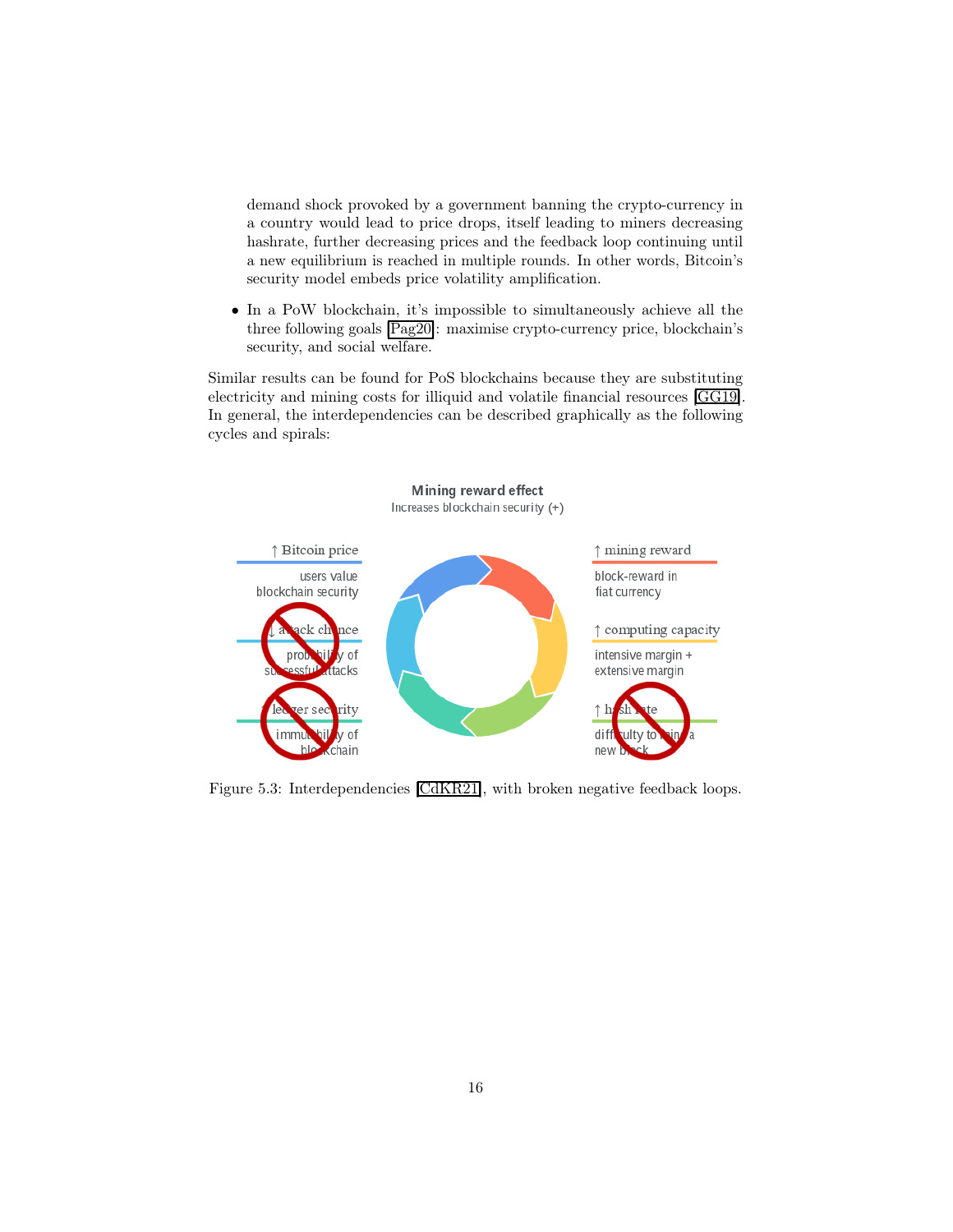

Figure 5.4: Spirals [\[PB18\]](#page-21-9), with broken negative feedback loops.

However, we break most of the previous interdependencies and spirals with our strongly-consistent blockchain with free Sybil-resistance:

- blockchain and transaction security are independent of blockchain mining capacity, mining costs and rewards, and price: once a transaction is instantly committed, it's committed forever.
- there aren't price-security spirals for demand and supply shocks: changes in prices do not lead to changes in security.
- as blockchain's security is independent of price, it's possible to maximise crypto-currency price and social welfare.

Ultimately, our blockchain design leads to more valuable and stable cryptocurrencies.

# 6 Implementation

Pravuil has a Testnet deployed with a working implementation consisting of:

- a blockchain layer in Go and Java, invoking drand [\[DRA21a\]](#page-18-5) as described in this paper [4.2.](#page-4-1)
- zero-knowledge Proof-of-Identity [\[Cer19\]](#page-18-0) in Python and C.
- mobile apps for Android (Typescript, Java) and iOS (Typescript, Objective-C, Swift).
- secure smart contracts in Obliv-Java [\[Cer17\]](#page-18-10).

All the code will be open-sourced at [https://github.com/Calctopia-OpenSource,](https://github.com/Calctopia-OpenSource) including future developments.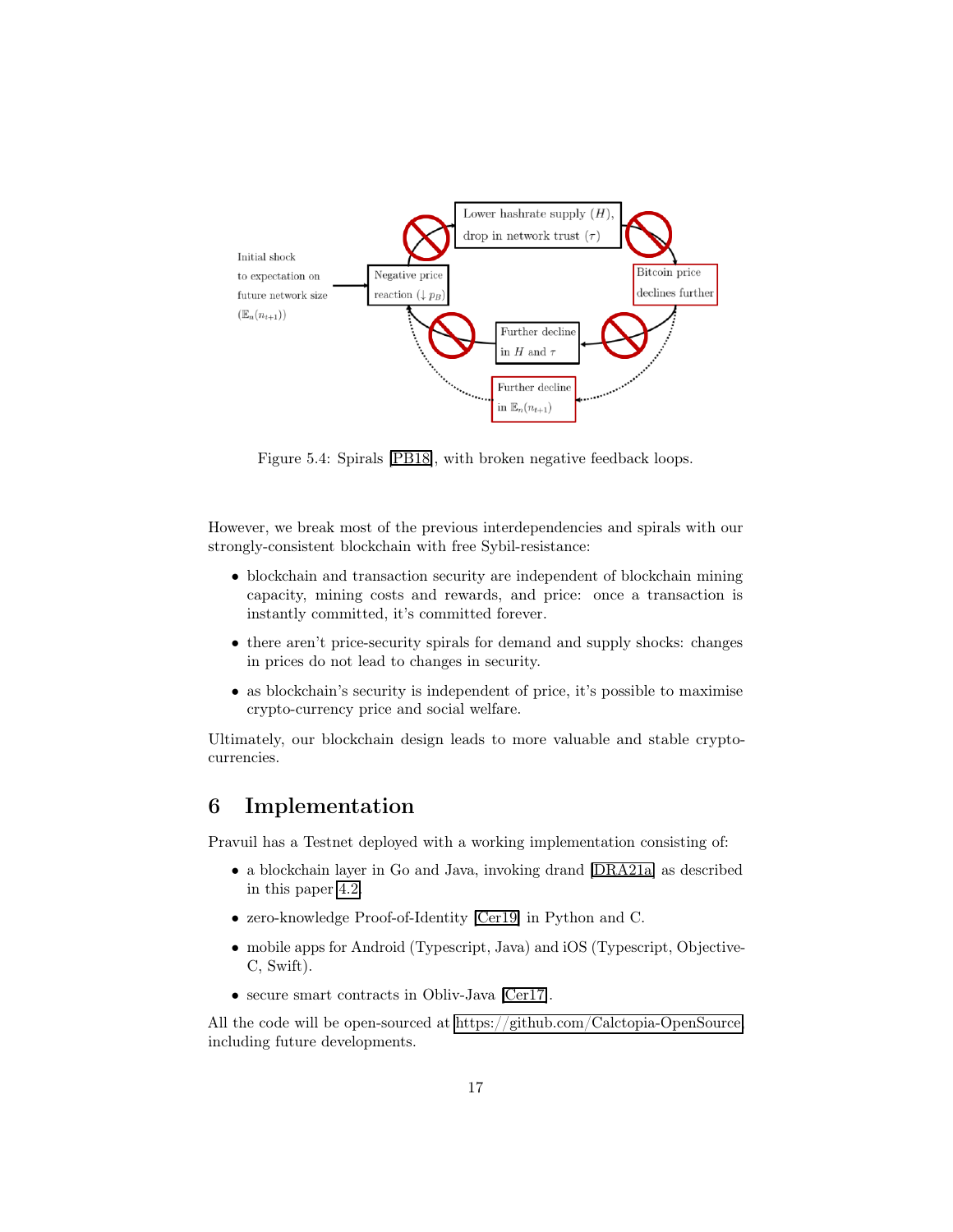### 7 Conclusion

In this work, we presented Pravuil, an improvement over previous blockchains that is suitable for real-world deployment in adversarial networks such as the Internet. Pravuil achieves this feat by:

- unpredictably rotating leaders using drand [\[DRA21a\]](#page-18-5) to defend against adversaries and censorship attacks: drand is an Internet service that generates publicly-verifiable, unbiasable, unpredictable, highly-available, distributed randomness at fixed time intervals.
- using for the first time zero-knowledge Proof-of-Identity [\[Cer19\]](#page-18-0) as a Sybilresistance mechanism to overcome Bitcoin's limited adoption problem[\[HJS19\]](#page-20-3) and to go beyond the economic limits of Bitcoin[\[Bud18\]](#page-18-2), delivering more decentralisation than other permissionless blockchains [\[BHMB21\]](#page-17-5).
- based on the design of a blockchain layer that scales-out with strong consistency prioritising robustness over scalability.

## References

- <span id="page-17-3"></span>[AAM21] Hafid Abdelatif, Senhaji Hafid Abdelhakim, and Samih Mustapha. A Tractable Probabilistic Approach to Analyze Sybil Attacks in Sharding-Based Blockchain Protocols, 2021. [https://arxiv.org/](https://arxiv.org/abs/2104.07215) [abs/2104.07215](https://arxiv.org/abs/2104.07215).
- <span id="page-17-2"></span>[BDN18] Dan Boneh, Manu Drijvers, and Gregory Neven. Compact Multi-Signatures for Smaller Blockchains. Cryptology ePrint Archive, Report 2018/483, 2018. <https://eprint.iacr.org/2018/483>.
- <span id="page-17-4"></span>[BH21] Yannis Bakos and Hanna Halaburda. Tradeoffs in Permissioned vs Permissionless Blockchains: Trust and Performance, 2021. [https:](https://papers.ssrn.com/sol3/papers.cfm?abstract_id=3789425) [//papers.ssrn.com/sol3/papers.cfm?abstract\\_id=3789425](https://papers.ssrn.com/sol3/papers.cfm?abstract_id=3789425).
- <span id="page-17-5"></span>[BHMB21] Yannis Bakos, Hanna Halaburda, and Christoph Mueller-Bloch. When Permissioned Blockchains Deliver More Decentralization Than Permissionless, 2021. [https://cacm.acm.org/magazines/](https://cacm.acm.org/magazines/2021/2/250073-when-permissioned-blockchains-deliver-more-decentralization-than-permissionless/fulltext) [2021/2/250073-when-permissioned-blockchains-deliver](https://cacm.acm.org/magazines/2021/2/250073-when-permissioned-blockchains-deliver-more-decentralization-than-permissionless/fulltext)[more-decentralization-than-permissionless/fulltext](https://cacm.acm.org/magazines/2021/2/250073-when-permissioned-blockchains-deliver-more-decentralization-than-permissionless/fulltext).
- <span id="page-17-1"></span>[BLS01] Dan Boneh, Ben Lynn, and Hovav Shacham. Short Signatures from the Weil Pairing. In Colin Boyd, editor, Advances in Cryptol $ogy - ASIACRYPT 2001$ , pages 514–532, Berlin, Heidelberg, 2001. Springer Berlin Heidelberg. [https://www.iacr.org/archive/](https://www.iacr.org/archive/asiacrypt2001/22480516.pdf) [asiacrypt2001/22480516.pdf](https://www.iacr.org/archive/asiacrypt2001/22480516.pdf).
- <span id="page-17-0"></span>[BMC<sup>+</sup>15] Joseph Bonneau, Andrew Miller, Jeremy Clark, Arvind Narayanan, Joshua Kroll, and Edward Felten. SoK: Research Perspectives and Challenges for Bitcoin and Cryptocurrencies,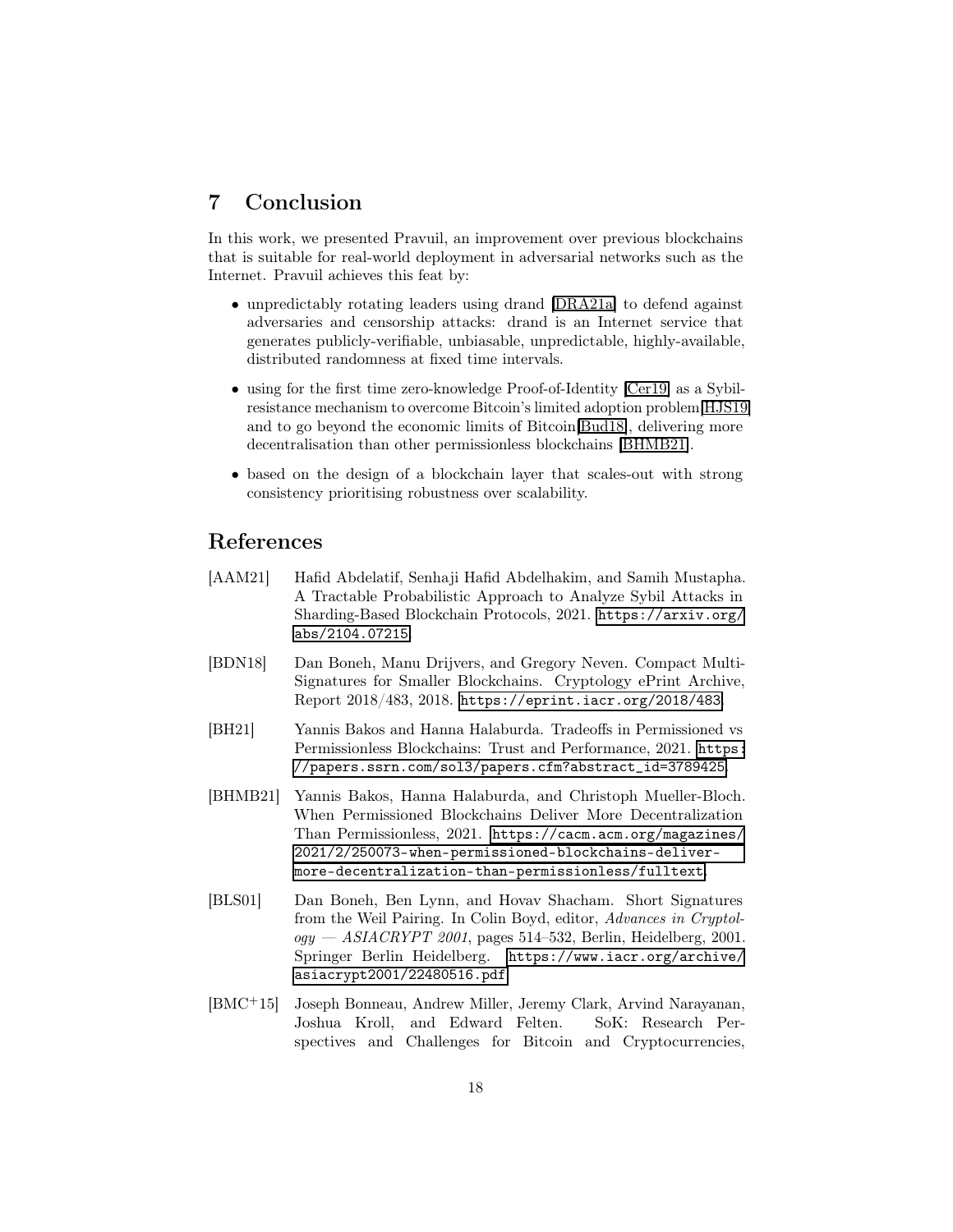2015. [https://www.ieee-security.org/TC/SP2015/papers](https://www.ieee-security.org/TC/SP2015/papers-archived/6949a104.pdf)[archived/6949a104.pdf](https://www.ieee-security.org/TC/SP2015/papers-archived/6949a104.pdf).

- <span id="page-18-2"></span>[Bud18] Eric Budish. The Economic Limits of Bitcoin and the Blockchain, 2018. [https://www.nber.org/system/files/working\\_papers/](https://www.nber.org/system/files/working_papers/w24717/w24717.pdf) [w24717/w24717.pdf](https://www.nber.org/system/files/working_papers/w24717/w24717.pdf).
- <span id="page-18-9"></span>[CdKR21] Pavel Ciaian, d'Artis Kancs, and Miroslava Rajcaniova. Interdependencies between Mining Costs, Mining Rewards and Blockchain Security, 2021. <https://arxiv.org/abs/2102.08107>.
- <span id="page-18-10"></span>[Cer17] David Cerezo Sánchez. Raziel: Private and Verifiable Smart Contracts on Blockchains. Cryptology ePrint Archive, Report 2017/878, 2017. <https://eprint.iacr.org/2017/878>.
- <span id="page-18-0"></span>[Cer19] David Cerezo Sánchez. Zero-Knowledge Proof-of-Identity: Sybil-Resistant, Anonymous Authentication on Permissionless Blockchains and Incentive Compatible, Strictly Dominant Cryptocurrencies. Cryptology ePrint Archive, Report 2019/546, 2019. <https://eprint.iacr.org/2019/546>.
- <span id="page-18-3"></span>[DDS83] Danny Dolev, Cynthia Dwork, and Larry Stockmeyer. On the Minimal Synchronism Needed for Distributed Consensus, 1983. [https://groups.csail.mit.edu/tds/papers/Stockmeyer/](https://groups.csail.mit.edu/tds/papers/Stockmeyer/DolevDS83-focs.pdf) [DolevDS83-focs.pdf](https://groups.csail.mit.edu/tds/papers/Stockmeyer/DolevDS83-focs.pdf).
- <span id="page-18-1"></span>[DGK+20] Ivan Damgård, Chaya Ganesh, Hamidreza Khoshakhlagh, Claudio Orlandi, and Luisa Siniscalchi. Balancing Privacy and Accountability in Blockchain Identity Management. Cryptology ePrint Archive, Report 2020/1511, 2020. <https://eprint.iacr.org/2020/1511>.
- <span id="page-18-8"></span>[Dig21] Digiconomist. Bitcoin may consume as much energy as all data centers globally, 2021. [https://digiconomist.net/bitcoin-may](https://digiconomist.net/bitcoin-may-consume-as-much-energy-as-all-data-centers-globally)[consume-as-much-energy-as-all-data-centers-globally](https://digiconomist.net/bitcoin-may-consume-as-much-energy-as-all-data-centers-globally).
- <span id="page-18-4"></span>[DLS88] Cynthia Dwork, Nancy Lynch, and Larry Stockmeyer. Consensus in the Presence of Partial Synchrony, 1988. [https://groups.csail.](https://groups.csail.mit.edu/tds/papers/Lynch/jacm88.pdf) [mit.edu/tds/papers/Lynch/jacm88.pdf](https://groups.csail.mit.edu/tds/papers/Lynch/jacm88.pdf).
- <span id="page-18-7"></span>[Dou02] John Douceur. The Sybil Attack. In Proceedings of 1st International Workshop on Peer-to-Peer Systems (IPTPS), January 2002. [https://www.microsoft.com/en-us/research/wp](https://www.microsoft.com/en-us/research/wp-content/uploads/2002/01/IPTPS2002.pdf)[content/uploads/2002/01/IPTPS2002.pdf](https://www.microsoft.com/en-us/research/wp-content/uploads/2002/01/IPTPS2002.pdf).
- <span id="page-18-5"></span>[DRA21a] DRAND. DRAND, 2021. <https://drand.love>.
- <span id="page-18-6"></span>[DRA21b] DRAND. DRAND Security Model, 2021. [https://drand.love/](https://drand.love/docs/security-model) [docs/security-model](https://drand.love/docs/security-model).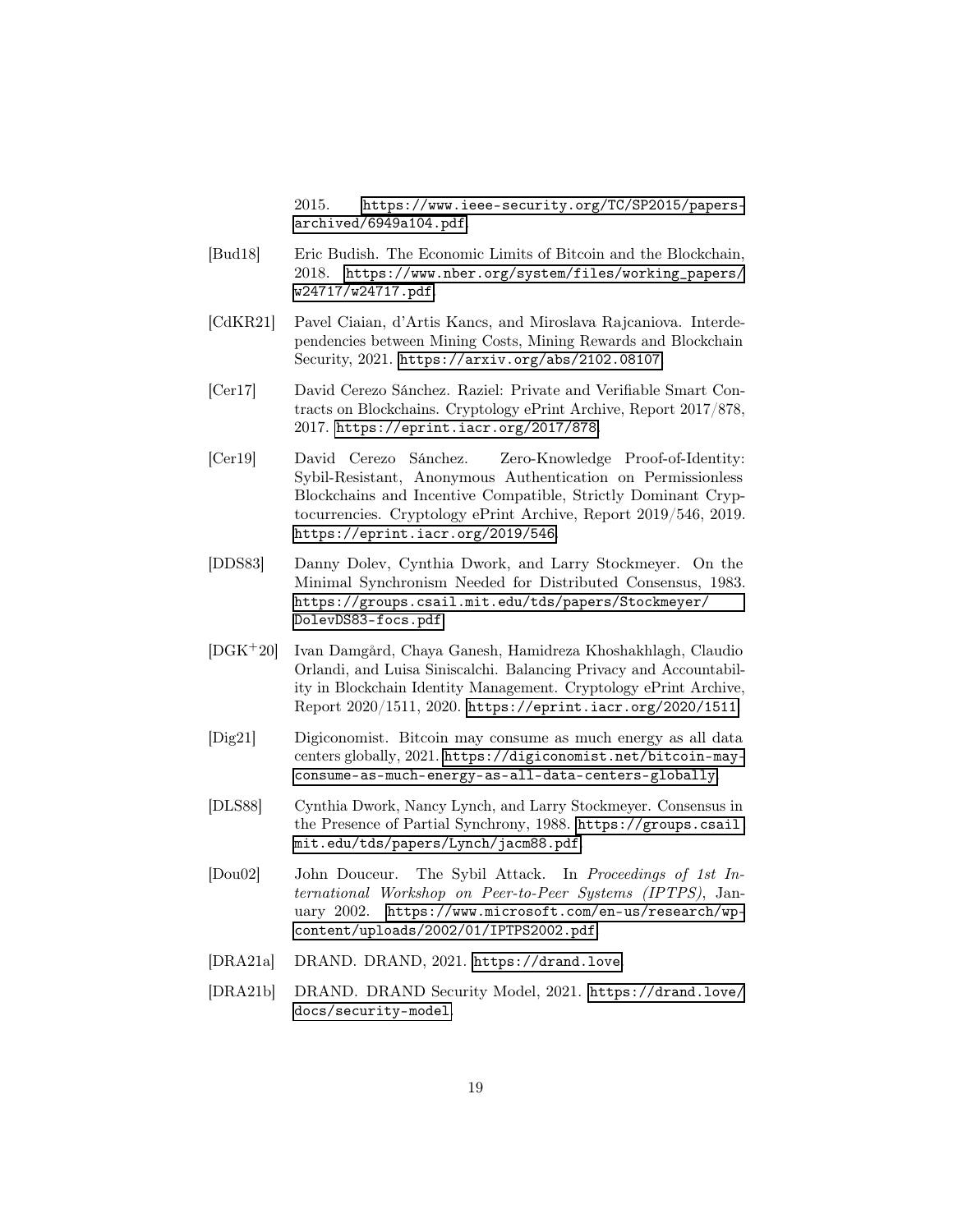- <span id="page-19-2"></span>[DRA21c] DRAND. DRAND Specification, 2021. [https://drand.love/](https://drand.love/docs/specification) [docs/specification](https://drand.love/docs/specification).
- <span id="page-19-7"></span>[dV21] Alex de Vries. Bitcoin Boom: What Rising Prices Mean for the Network's Energy Consumption, 2021. [http://dx.doi.org/10.](http://dx.doi.org/10.1016/j.joule.2021.02.006) [1016/j.joule.2021.02.006](http://dx.doi.org/10.1016/j.joule.2021.02.006).
- <span id="page-19-9"></span>[EAK<sup>+</sup>17] Abeer ElBahrawy, Laura Alessandretti, Anne Kandler, Romualdo Pastor-Satorras, and Andrea Baronchelli. Evolutionary dynamics of the cryptocurrency market, 2017. [https://arxiv.org/abs/1705.](https://arxiv.org/abs/1705.05334) [05334](https://arxiv.org/abs/1705.05334).
- <span id="page-19-3"></span>[Fel87] Paul Feldman. A Practical Scheme for Non-Interactive Verifiable Secret Sharing. In Proceedings of the 28th Annual Symposium on Foundations of Computer Science, SFCS '87, page 427–438, USA, 1987. IEEE Computer Society. [https://www.cs.umd.edu/](https://www.cs.umd.edu/~gasarch/TOPICS/secretsharing/feldmanVSS.pdf) [~gasarch/TOPICS/secretsharing/feldmanVSS.pdf](https://www.cs.umd.edu/~gasarch/TOPICS/secretsharing/feldmanVSS.pdf).
- <span id="page-19-10"></span>[FK20] Dean Fantazzini and Nikita Kolodin. Does the Hashrate Affect the Bitcoin Price?, 2020. <https://doi.org/10.3390/jrfm13110263>.
- <span id="page-19-1"></span>[FLM86] Michael Fisher, Nancy Lynch, and Michael Merritt. Easy impossibility proofs for distributed consensus problems, 1986. [https://groups.csail.mit.edu/tds/papers/Lynch/](https://groups.csail.mit.edu/tds/papers/Lynch/FischerLynchMerritt-dc.pdf) [FischerLynchMerritt-dc.pdf](https://groups.csail.mit.edu/tds/papers/Lynch/FischerLynchMerritt-dc.pdf).
- <span id="page-19-5"></span>[GAR18] Martin Garriga, Maximiliano Arias, and Alan De Renzis. Blockchain and Cryptocurrency: A comparative framework of the main Architectural Drivers, 2018. <https://arxiv.org/abs/1812.08806>.
- <span id="page-19-6"></span>[GBE+18] Adem Efe Gencer, Soumya Basu, Ittay Eyal, Robbert van Renesse, and Emin Gün Sirer. Decentralization in Bitcoin and Ethereum Networks, 2018. <https://arxiv.org/abs/1801.03998>.
- <span id="page-19-8"></span>[GG19] Joshua S. Gans and Neil Gandal. More (or less) economic limits of the blockchain, 2019. [https://www.nber.org/system/files/](https://www.nber.org/system/files/working_papers/w26534/w26534.pdf) [working\\_papers/w26534/w26534.pdf](https://www.nber.org/system/files/working_papers/w26534/w26534.pdf).
- <span id="page-19-4"></span>[GJKR99] Rosario Gennaro, Stanislaw Jarecki, Hugo Krawczyk, and Tal Rabin. Secure Distributed Key Generation for Discrete-Log Based Cryptosystems. In Advances in Cryptology - EUROCRYPT '99, International Conference on the Theory and Application of Cryptographic Techniques, volume 1592 of Lecture Notes in Computer Science, pages  $295-310$ . Springer, 1999. [https://link.springer.](https://link.springer.com/content/pdf/10.1007/s00145-006-0347-3.pdf) [com/content/pdf/10.1007/s00145-006-0347-3.pdf](https://link.springer.com/content/pdf/10.1007/s00145-006-0347-3.pdf).
- <span id="page-19-0"></span>[GK18] Juan Garay and Aggelos Kiayias. SoK: A Consensus Taxonomy in the Blockchain Era. Cryptology ePrint Archive, Report 2018/754, 2018. <https://eprint.iacr.org/2018/754>.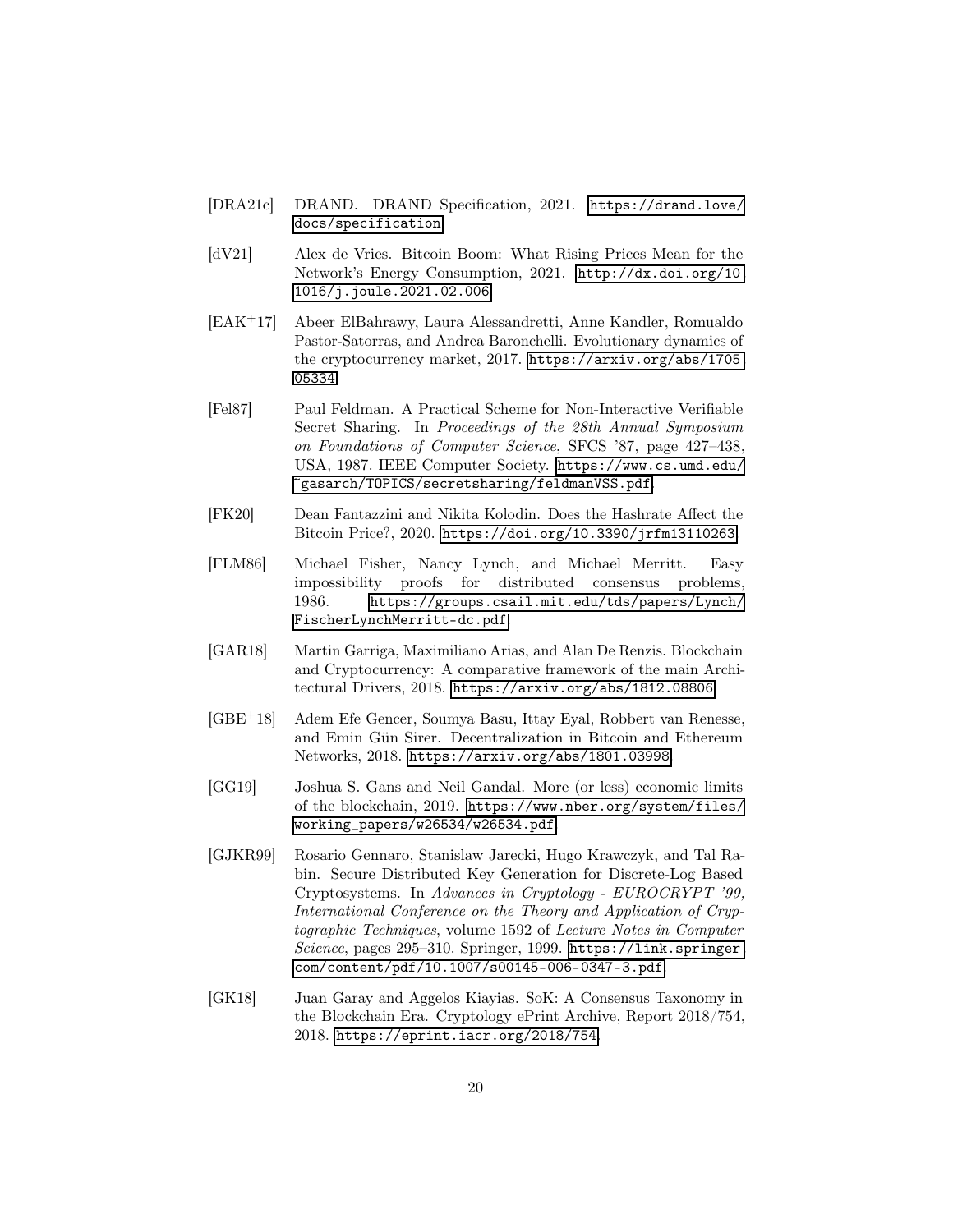- <span id="page-20-5"></span>[GLOW20] David Galindo, Jia Liu, Mihai Ordean, and Jin-Mann Wong. Fully Distributed Verifiable Random Functions and their Application to Decentralised Random Beacons. Cryptology ePrint Archive, Report 2020/096, 2020. <https://eprint.iacr.org/2020/096>.
- <span id="page-20-8"></span>[GPB<sup>+</sup>15] Ifigeneia Georgoula, Demitrios Pournarakis, Christos Bilanakos, Dionisios Sotiropoulos, and George M. Giaglis. Using Time-Series and Sentiment Analysis to Detect the Determinants of Bitcoin Prices, 2015. [https://papers.ssrn.com/sol3/papers.cfm?abstract\\_](https://papers.ssrn.com/sol3/papers.cfm?abstract_id=2607167) [id=2607167](https://papers.ssrn.com/sol3/papers.cfm?abstract_id=2607167).
- <span id="page-20-9"></span>[Hay16] Adam S. Hayes. Cryptocurrency value formation: An empirical study leading to a cost of production model for valuing bitcoin, 2016. <https://doi.org/10.1016/j.tele.2016.05.005>.
- <span id="page-20-3"></span>[HJS19] Franz J. Hinzen, Kose John, and Fahad Saleh. Bitcoin's Fatal Flaw: The Limited Adoption Problem, 2019. [https://papers.ssrn.com/](https://papers.ssrn.com/sol3/papers.cfm?abstract_id=3334262) [sol3/papers.cfm?abstract\\_id=3334262](https://papers.ssrn.com/sol3/papers.cfm?abstract_id=3334262).
- <span id="page-20-4"></span>[ICA21] ICAO. ICAO Public Key Directory (PKD), 2021. [https://www.](https://www.icao.int/Security/FAL/PKD/Pages/default.aspx) [icao.int/Security/FAL/PKD/Pages/default.aspx](https://www.icao.int/Security/FAL/PKD/Pages/default.aspx).
- <span id="page-20-10"></span>[Iyi18] Engin Iyidogan. An Equilibrium Model of Blockchain-Based Cryptocurrencies, 2018. [https://papers.ssrn.com/sol3/papers.](https://papers.ssrn.com/sol3/papers.cfm?abstract_id=3152803) [cfm?abstract\\_id=3152803](https://papers.ssrn.com/sol3/papers.cfm?abstract_id=3152803).
- <span id="page-20-2"></span>[KK19] Eleftherios Kokoris-Kogias. Robust and Scalable Consensus for Sharded Distributed Ledgers. Cryptology ePrint Archive, Report 2019/676, 2019. <https://eprint.iacr.org/2019/676>.
- <span id="page-20-0"></span>[KKJG+16] Eleftherios Kokoris-Kogias, Philipp Jovanovic, Nicolas Gailly, Ismail Khoffi, Linus Gasser, and Bryan Ford. Enhancing Bitcoin Security and Performance with Strong Consistency via Collective Signing, 2016. <https://arxiv.org/abs/1602.06997>.
- <span id="page-20-1"></span>[KKJG+17] Eleftherios Kokoris-Kogias, Philipp Jovanovic, Linus Gasser, Nicolas Gailly, Ewa Syta, and Bryan Ford. OmniLedger: A Secure, Scale-Out, Decentralized Ledger via Sharding. Cryptology ePrint Archive, Report 2017/406, 2017. <https://eprint.iacr.org/2017/406>.
- <span id="page-20-6"></span>[KN12] Sunny King and Scott Nadal. PPCoin: Peer-to-Peer Crypto-Currency with Proof-of-Stake, 2012. [https://www.peercoin.net/](https://www.peercoin.net/whitepapers/peercoin-paper.pdf) [whitepapers/peercoin-paper.pdf](https://www.peercoin.net/whitepapers/peercoin-paper.pdf).
- <span id="page-20-7"></span>[KT18] Max J. Krause and Thabet Tolaymat. Quantification of energy and carbon costs for mining cryptocurrencies, 2018. [https://doi.org/](https://doi.org/10.1038/s41893-018-0152-7) [10.1038/s41893-018-0152-7](https://doi.org/10.1038/s41893-018-0152-7).